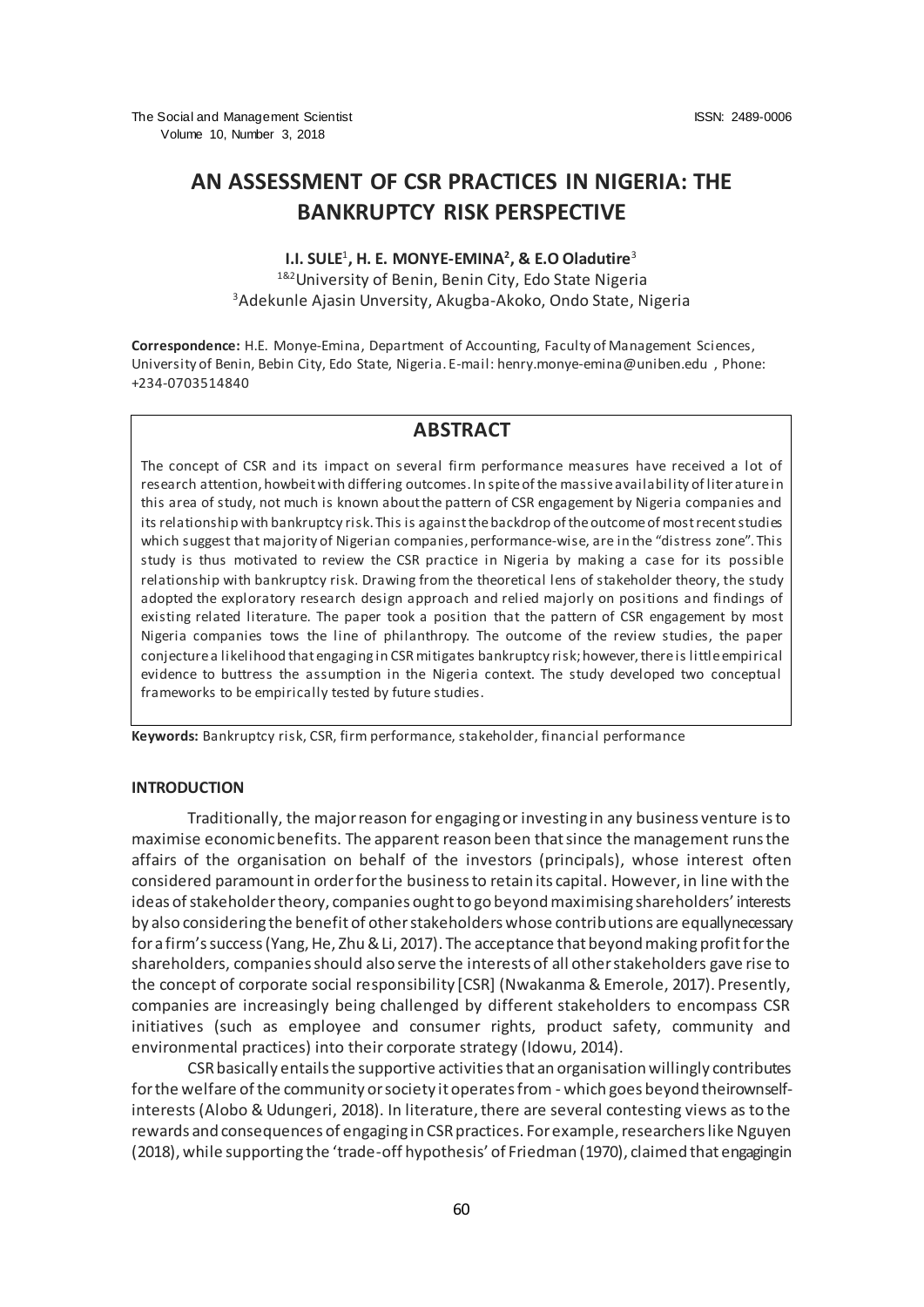CSR practices undermines the main objective of the company and may have negative economic implications, while Idowu (2014) argued in line 'social impact hypothesis' that by satisfying the needs of different group of stakeholders, firms can achieve greater effectiveness and efficiency and therefore enhance their financial performance. Dare (2018) further buttress that "doing and looking good" (engaging in CSR) at the detriment of the firm's bottom line (profit maximization) may equally not be favourable to some group of stakeholders. Others like Amaeshi, Adi, Ogbechie, and Amao (2006) summed it up, based on the idea of 'instrumental stakeholder theory', that companies can strategically engage in CSR for the purpose of competitive advantage (such as attracting valuable employees as well as boosting company image and reputation) without undermining the primary interests of the shareholders. The contrasting position continues.

Despite the projections of an enhanced positive reputation and stronger performance associated with being socially responsible, there are indications that majority of listed firms in developing countries shy away from this practice (Amaeshi et al., 2006). According to Meij (2016), one possible reason why most firms develop 'cold feet' towards investing in CSR is the associated high costs, which may put firms in a 'tight' economic position compared to when they overlook CSR. This is usually the case especially when the company is financially distressed or near bankrupt and would have to strike a trade-off between investing and striving for profit (Senbet & Wang, 2012). Other researchers, such as Dare (2018), also claimed that most multinational companies' engagement in CSR is susceptible to decoupling effects, while others may systematically engage in CSR as a result of pressures from stakeholders or fear of public backlash (Ugwuanyi & Ekene, 2016). Be that as it may, it has been widely accepted that engagements in CSR increase shareholders' welfare. Prior studies have examined the impactof CSR on firm value and argue that CSR can bring various advantages to firms (Chen, Wang, & Wang, 2020; Lins, Servaes, & Tamayo, 2017; Liu & Tian, 2019). Quite arguable as it sounds, these assumptions may not be overlooked in the Nigerian situation especially when the bill (introduced in 2008) to implement a compulsory CSR regime in Nigeria has not seen the light of the day (Alobo & Udungeri, 2018). Thus, companies perceive and superficially practice CSR in a way synonymous with philanthropy (Amaeshi et al., 2006), unlike in countries like Germany, United States, Japan, France, India, Malaysia and South Africa where there is direct responsibility imposed on organisations to enforce CSR activities.

In literature, there are numerous studies on CRS and its effects on several organisational outcomes - both by foreign and Nigerian researchers. Recent studies by the latter group have resourcefully examined CSR practices through different lenses, especially as it relates to firm financial performance (Amadi & Ndu, 2018; Olaide & Worlu, 2018), firm image/reputation (Ayanda & Baruwa, 2014; Nwakanma & Emerole, 2017), competitive advantage (Motilewa & Worlu, 2015), as well as its (CSR) determinants (e.g., Adeyemo, Oyebamiji, & Alimi, 2013; Soyinka, Sunday, & Adedeji, 2017). Although the findings from majority of these studies showed that engagement in CSR enhances firm image and reputation, findings on its impact on firm financial performance remains largely inconclusive. A recent review by Abdulrahman (2018) which summarized sixty-seven (67) prior empirical studies on the relationship between CSR and different firm financial performance proxies - showed: 57percent (positive relationship), 16 percent (negative relationship), 14 percent (no relationship) and 13 percent (mixed relationship). The dominant firm financial performance proxies adopted by virtually all the previous studies were return on assets (ROA), return on equity and profit after tax (PAT). The issue of how CSR engagement affects the bankruptcy risk (an important financial performance indicator of a firm) among Nigerian firms appears not to have received commensurate attention.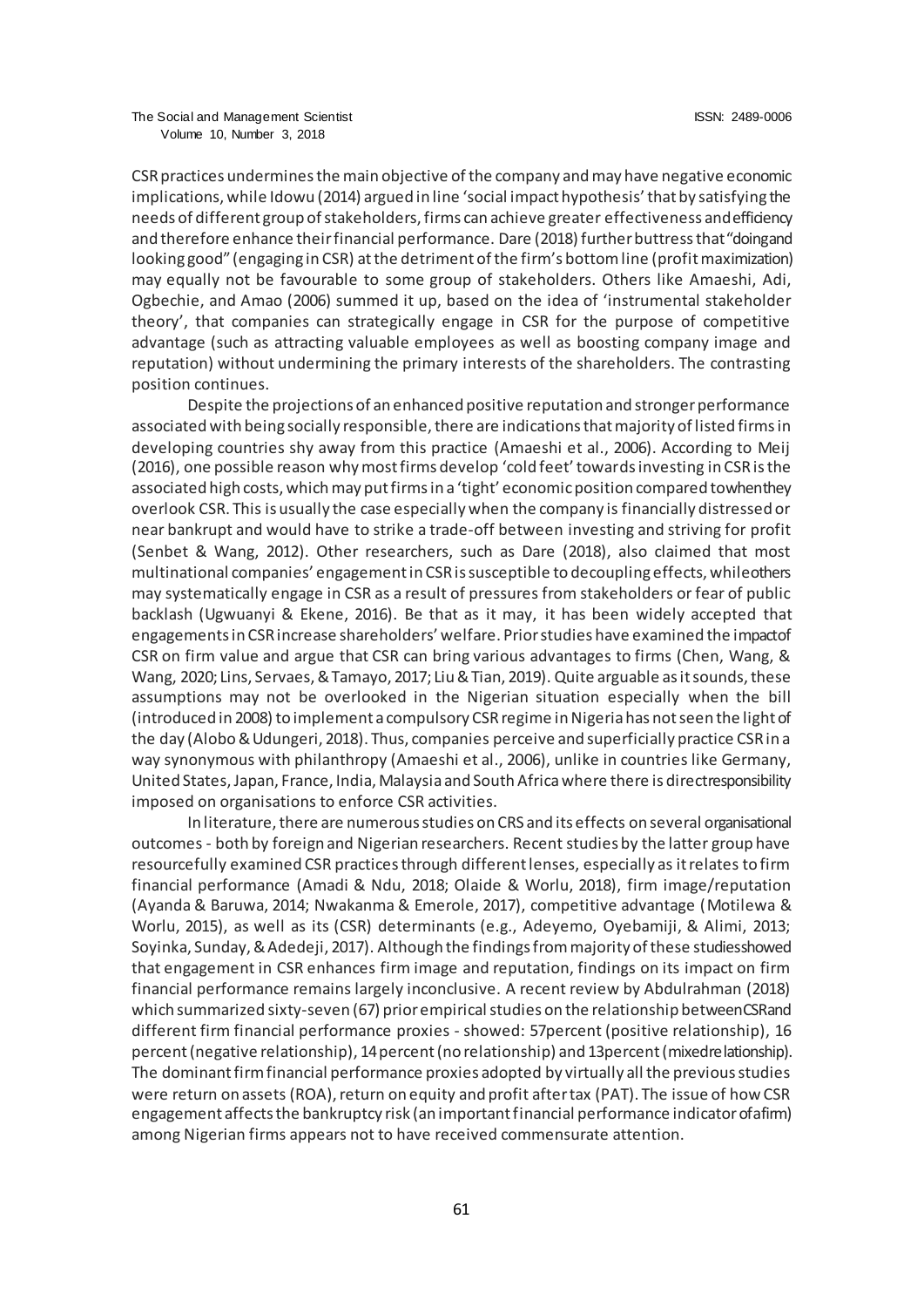Based on the available metrics for gauging bankruptcy threats among listed firms (most notably the Altman Z-Score), some recent bankruptcy assessment studies focusing on selected Nigerian companies (such as Egbunike & Igbinovia, 2018; Egbunike & Ibeanuka, 2015; Nwidobie, 2017; Wurim, 2016) showed an average Z-Score value of 0.467, 0.183, 0.199 and 1.365 respectively, compared to the >2.99 benchmark for 'non-bankrupt' firms as set by Altman (1968). These empirical evidences suggest that the financial performance of most Nigerian companies, based on globally accepted metrics, is below par or within the 'distress zone'. Existing studies on the linkage between CSR and bankruptcy risk (Gupta & Krishnamurti, 2016; Sun & Cui, 2014) were all conducted in developed countries (Australia and USA respectively). Although both findings showed evidence that engaging in CSR increases the probability that a distressed firm emerges from bankruptcy, there is limited literature and evidence to support the truism of such findings in the Nigerian context due to country-specific heterogeneities. It is against this backdrop that this paper reviews the literature on the effect of CSR on bankruptcy risk. The expectation is that the current paper will create a platform for further empirical studies in the context of CSR engagement and probability of bankruptcy.

The remaining part of the paper is made up of five (5) more sections. The next section conceptualizes CSR in Nigeria and also assesses its motivations and patterns. The third section follows thereafter with the introduction of the concept of bankruptcy risk, including its measurements. The fourth section presents the theoretical backing of the paper. The fifth section reviews the link between CSR and bankruptcy risk as well as the discussion of the general observations from the study. The sixth and final section provides the conclusions and recommendations.

#### **LITERATURE REVIEW**

#### **Conceptualizing CSR in Nigeria**

CSR has received popularity over the past decade. Engagements in CSR activities affect all stakeholders, to a broader extent, including anyone in society that can be influenced. For example, if firms engage in more green energy activities that help slow down global warming, everyone can benefit from such initiatives (Linnenluecke, Han, Pan, & Smith, 2019). CSR has long been a popular acronym used in describing business activities aimed at addressing stakeholderinterests. According to Okere, Imeokparia, Ogunlowore, and Isiaka (2018), right from its perceived development in the 1950s, to its formalization in the 1960s, and its popularization in the 1970s, CSR and its related terminologies (such as corporate social responsiveness, corporate citizenship, corporate philanthropy, sustainable development, ethical business practices, stakeholder management, and corporate sustainability) have been serially conceptualized by different scholars from various perspectives. Scholars like McGuire (1963) were among the first group of researchers that attempted to give a precise definition of what CSR should mean to organisations. McGuire (1963) argued that "the idea of social responsibilities supposes that the corporation has not only economic and legal obligations, but also certain responsibilities to society which extend beyond these obligations. Carroll (1979) further describe d CSR as a construct with four main components or dimensions: i) economic responsibility to investors and consumers, ii) legal responsibility to the government or the law, iii) ethical responsibilities to society, and iv) discretionary responsibility to the community (Amadi & Ndu, 2018). Elkington (1997) cited in Dyllick and Hockerts (2002) further classified CSR engagement into three (3) major components (also known as the 3P's or the Triple bottom line): Profit (economic dimension), People (social dimension) and Planet (environmental dimension). The 'profit' represents how the business maximizes shareholders wealth. The 'people' represents the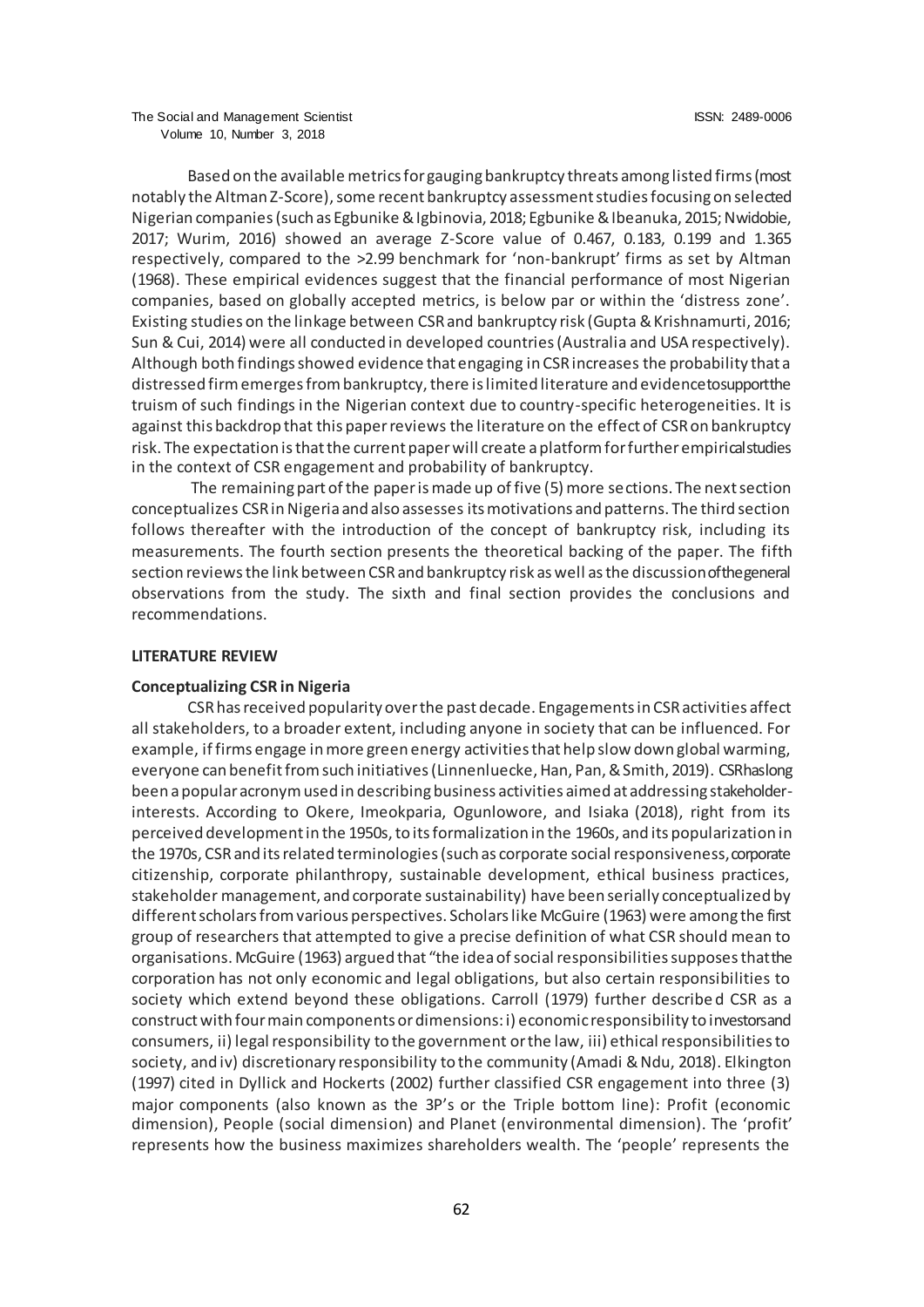companies' relationship with its employees, while the 'planet' represents the companies' responsibility to its environment (Olaide & Worlu, 2018).

Throughout the years, the concept of CSR has gained global relevance and is thus conceptualized diversely. However, Alobo and Udungeri (2018) stressed that what embodies CSR differs from one company/country to the other owing to the complexity in the profits of the company and its responsibility to the public. A recent study by Onuorah and Imene (2016) defined CSR as "sacrificing profits in the social interest". Mordi, Opeyemi, Tonbara and Ojo (2012) saw it as the "moral obligation to promote viable societal values for the generation of a peaceful atmosphere within a given society by the firms carrying out their lawful operations in that society". This study defines CSR as a voluntary gesture by an ethically-minded organisation to give back to the society where it operates for the immediate benefit of the community and for future benefit of the organisation. Despite the lack of consensus in all these definitions, one ideology that has remained consistence is the need to recognize and address the issues that affect other stakeholders of the business, aside the shareholders.

In Nigeria, CSR is taking stronger roots. Researchers like Motilewa and Worlu (2015) claimed that the concept and practice of CSR in Nigeria gained relevance in 1956 following the arrival of Shell-BP, a multinational oil corporation that discovered crude oil in the Niger Delta region of Nigeria. The largely publicized environmental damages caused by the exploration of the oil later led to nagging disputes and series of demands for compensation by the local ethnic groups. As Ejoh, Orok and Sackey (2014) put it: having great corporate profits may not be sustainably rewarding if they come at the cost of large scale of ecosystem by which humans and environment are negatively affected. Okere et. al. (2018) also stressed that being socially responsible includes both performing the CSR duties as well as abstaining from negative environmental activities. Today, the awareness of CSR has increased tremendously; stakeholders' demand for compensation through CSR activities by organisations has spread to virtually all businesses operating in all industries, especially those who are seen to be able to afford it and hose whose activities raises environmental concerns (Motilewa,Onakoya, & Oke, 2015).

From the above submissions, it can be argued that modern CSR involvement by firms (especially in developing countries) appears to focus on areas such as community development, health schemes and educational developments - as collaborated by Onuorah and Imene (2016). However, the scope of CSR goes beyond 'giving back to the society'. In line with the Global Reporting Initiative (GRI, 2015), the dimensions of CSR encompass:(i) Labor practices and decent work (such as employee/labour management, occupational health and safety, training and education, diversity and equal opportunity/remuneration for both genders), (ii) Human Rights (such as forced/compulsory/child labor, indigenous rights, grievance mechanisms, freedom of association and collective bargaining), (iii) Society issues (such as local community engagement and development programmes, compliance with environmental laws); and (iv) Product Responsibility (such as customer health and safety impacts, customer privacy, compliance with product and service labeling, etc). This shows that practicing CSR in a way synonymous with philanthropy can be considered insufficient. For example, retrenching employees without due compensations will affect not only the firm's workforce or the affected employees but also other stakeholders that benefits from the incomes of the workforce. However, most researchers (e.g. Amaeshi et al., 2006) posit that the motivation to engage in CSR depends on several factors – including the type of environment the organisations operates from. Dare (2018) also claims that the "CSR motives might determine the type of CSR action a firm performs". This leads us to the motivations and pattern of CSR in Nigeria.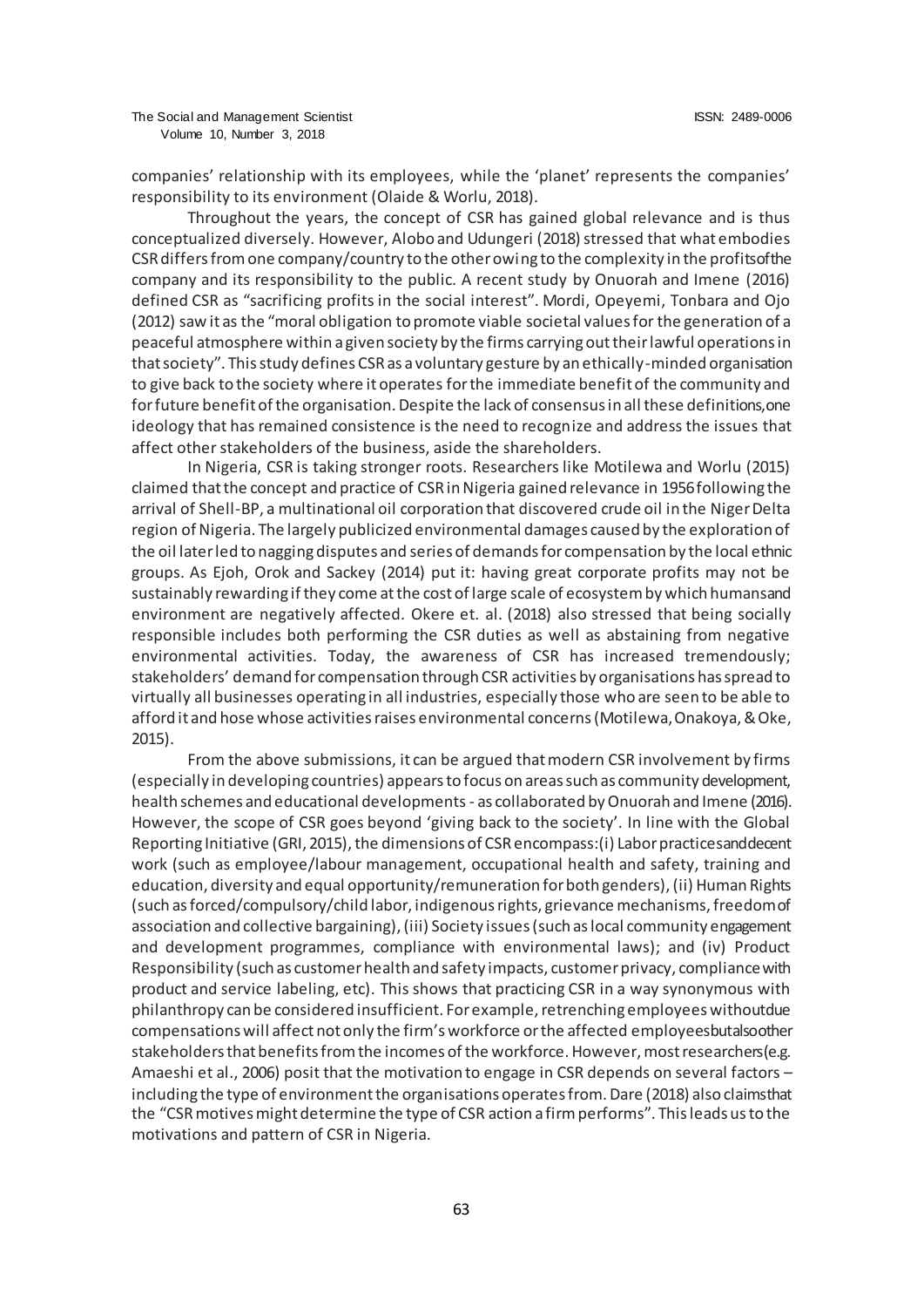### **Motivations and Patterns of CSR in Nigeria**

According to Amaeshi et al. (2006), the motivations that drive CSR in developing countries ( Nigeria) are varied and differ with those that drive CSR in advanced countries. Adeyanju (2012) noted that the drivers for CSR in developed countries include factors like brand value enhancement; healthier, safer and uniformly-motivated workforce; stronger corporate governance, risk management, customer loyalty, greater access to finance, trust of stakeholders, enhanced confidence and public image. The reasons for these could be traced to the level of community-related infrastructural developments and stiffer environmental regulations in most advanced countries. In such environment, CSR practices would largely be motivated by desire to adhere to regulatory compliance. However, most of these drivers may not necessarily be applicable in the Nigerian context where less than 20percent of all registered companies are publicly quoted, while majority of indigenous companies are SMEs, family owned, and privately held/operated (Amaeshi et al., 2006). Thus, the motivations for CSR in the Nigerian context, as argued by Amaeshi et al. (2006) and Mordi et al. (2012) are largely driven by community, consumer and civil society pressures, as well as firm's strategic desire to enhance corporate image for competitive advantage purposes and future economic benefit.

Ugwunwanyi and Ekene (2016) also argued that both foreign and local companies in Nigeria lack the necessary drive and impetus to effectively carryout CSR because they are not mandated by the laws of Nigeria to do so. Hence, most of the companies engage in CSR out of their own volition and not as an obligation which they must implement. Although the CSR Bill which seeks to establish the Corporate Social Responsibility Commission ("CSR Commission") in Nigeria is still before the National Assembly and is yet to scale through the legislative processes, there are other existing Acts that directly or indirectly regulate some components of CSR in Nigeria (Mordi et.al., 2012). Some examples of these laws include: the National Environmental Standards and Regulations Enforcement Agency (Establishment) Act 2007 which provides for the standards of compliance (including offences and corresponding punishments) with environmental protection. Another of such laws is the Harmful Waste (Special Criminal Provisions) Act 1988.which prohibits the carrying, depositing and dumping of harmful waste on any land, terminal waters and matters relating thereto. Be that as it may, where they is nodirect regulatory compulsion to engage in CSR, firms may adopt CSR policies in order to gather the moral/exchange capital (Gupta & Krishnamurti, 2016) or what Carroll and Shabana (2010) classified as 'doing good to do well'.

Researchers like Martinuzzi and Krumay (2013) questions the intent to make profit out of CSR. They raised three (3) thought provoking questions in that regards: (i) do making profits out of CSR still be perceived as CSR? (ii) Is it immoral to make money out of being moral? (iii) Is philanthropy a form of CSR? While these questions appear debatable, researchers like Vogel (2005), as cited in Carroll and Shabana (2010), stressed that the 'old pattern' of CSR (say in the 60s and 70s) were largely motivated by external and social conscious considerations. Thus, businesses were not looking for anything specific in return. The economic considerations were then not among the motives for CSR.

However, in the present Nigerian context, Adeyanju (2012) argues that economic responsibility still gets the most emphasis while philanthropy is given second highest priority, followed by legal and then ethical responsibilities. He gave plausible reasons for these –citing that the socio-economic needs of most Nigeria communities in which companies operate are so huge that philanthropy has become an expected norm. Thus, companies operating in such regions understand that they may not succeed in societies that fail. From another dimension, Adeyanju (2012) also linked it to the over-dependent in foreign aid and the newness of CSR concept which have entrenched the culture of philanthropy in our societies.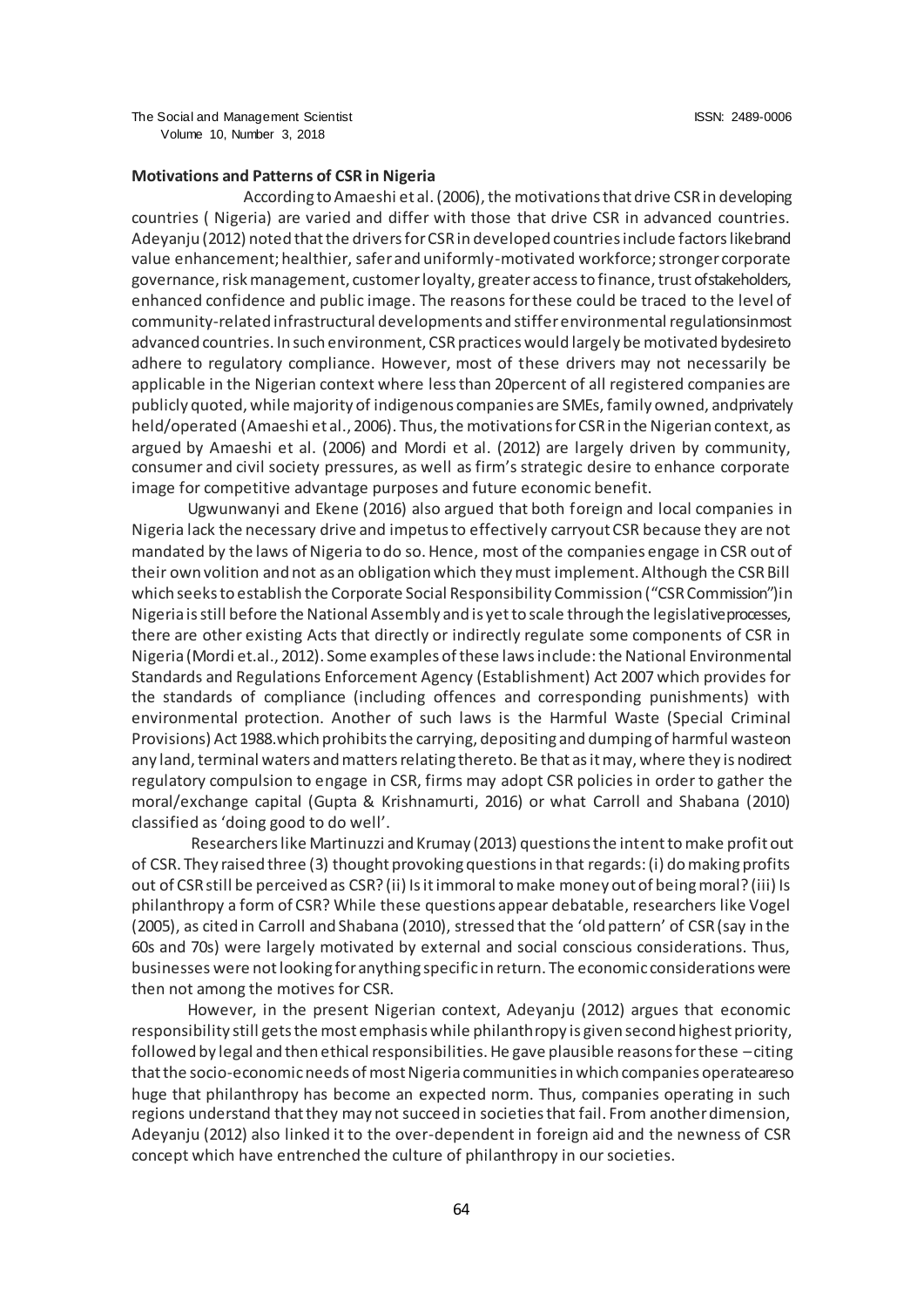Based on the submissions of Alobo and Udungeri (2018) – that the motives of CSR by managers or executives can be either(i) extrinsic (based on future economic benefit and competitive advantage); or(ii) intrinsic (based on moral duty and expression of selflessness), this study argues that the former can best describe majority of the Nigerian situation. For example, some companies that engage in massive philanthropic gestures (such as disaster management)may end up benefitting commensurately from the government through tax waivers, tax-related incentives and special 'forex' rates for import purposes. Similarly, a bank situating its branch in a higher institution or building of hostel accommodations may be more of extrinsic reasons –such as solidifying its transactional engagements with the institution. This does not imply that their immediate communities where they operate have gotten commensurate social investment gestures. Such gestures may have been strategically situated in order to attract corresponding patronages from the benefitting institutions- as the case may be.

On the other hand, such organisations may end up sacking or slashing the salaries of a large chunk of their employees without proper compensations - citing harsh economic conditions as witnessed in some Nigerian financial institutions at the inception of this current administration (between 2015 and 2016) when the economic recession was biting hard. Mordi et al. (2012) also classified the pattern of CSR expression by most Nigerian organisations, into three (3): (i) Philanthropic, (ii) Economic Support; and (iii) Compensatory. The philanthropic CSR gestures appear to be most popular and entail those humanitarian and charitable servi ces designed by corporate organisations and projected to their immediate communities and their people. It comes in the form of donations for developmental and cultural activities or celebrations. The firms usually gain popularity and good corporate reputation via these benevolent activities which makes the locals feel good about their operations.

In the 'economic support' pattern of CSR, the organisations assist their communities via the provision and maintenance of some basic social amenities like bore-hole water, schools, parks, primary health care schemes, youth empowerment schemes, orphanages for the less privileged etc. The last in the list is the 'compensatory' strand of CSR which, according to the authors (Mordi et al., 2012) is gradually gaining ground in Nigeria. In this pattern of CSR, the organisation compensates the local communities or individuals for certain operational breaches that have occurred as a result of their operations and production process.

The CSR report of most listed companies in Nigeria reflects the above three (3) patterns of CSR expressions. The empirical study of Mordi et al. (2012) showed evidence of the domination of donations to charitable and non–political organisations such as AIDS campaign, IDP camps, orphanages, primary health care, motherless babies homes, youth empowerment foundations, skill acquisition programs, scholarships, etc. While these philanthropic gestures will for sure be highly appreciated by the beneficiaries, it appears there is little focus on the core social sustainability issues and practices as earlier enumerated. This position is supported by the findings of Olayinka and Temitope (2011). In essence, what can be found in most companies' social responsibility reporting section contained in their annual reports is a mere restatement of their commitment to conducting business professionally and ethically, and little of the social sustainability requirements relating to employee welfare. In order to have a clearer insight on the pattern of CSR activities by Nigerian firms, Table 1 below shows a compilation of CSR activities by some listed companies in Nigeria as extracted from their respective 2017 annual reports.

Evidence from Table (A1 in Appendix) shows that majority of CSR activities engaged by the companies are philanthropic/ discretionary responsibilities. The ethical social responsibilities and the other components received minimal attention. Majority of the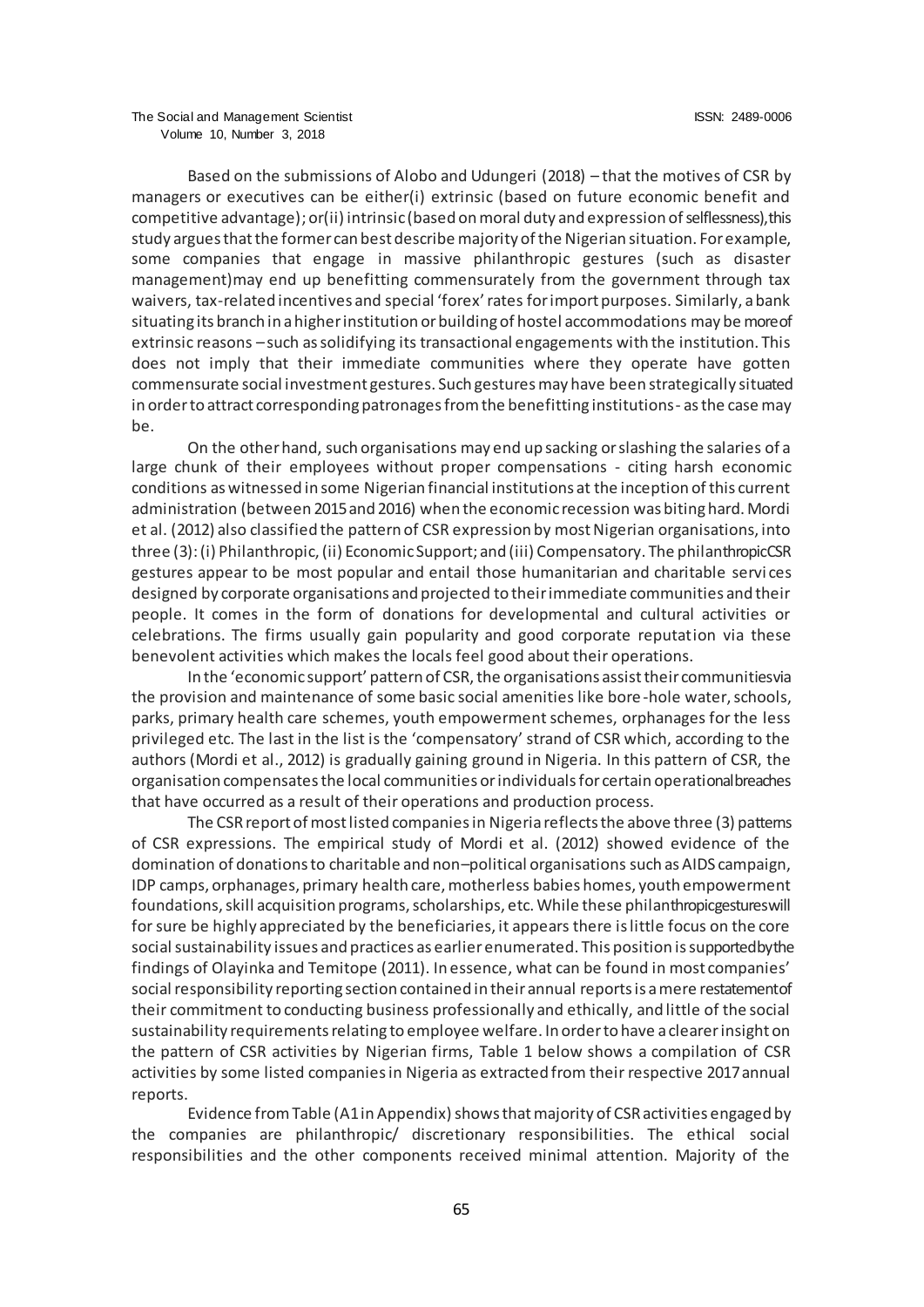companies just reiterated their company's commitment to some ethical, social and legal issues without detailing how it addresses each, while the philanthropic/discretionary responsibilities were adequately detailed for which about 83per cent committed less than 3per cent of the profit. This supports the position of Amaeshi et al. (2006); Hamidu, Haron and Amran (2018); Mordi et al. (2012) that, apart from economic responsibility, emphasis on CSR in Nigerian companies largely tows the line of philanthropy shadowed with legal and ethical responsibilities. This is so considering the peculiarity the socio-economic development challenges in most communities. Hence, the focus on primary health care provision, basic infrastructural development, and poverty alleviation schemes, youth empowerment, and education.

#### **Bankruptcy Risk**

A firm can be adjudged to be in financial crisis or distress when it is unable to meet or having difficulty in paying pecuniary obligations to its creditors. The deepest point of such financial distress may results to 'default' (bankruptcy). Thus, it could be asserted that financial distress predates or precedes bankruptcy. Bankruptcy has been defined as "a legal term used to refer to a firm that has lost its capability to pay off an outstanding debt" (Safieddine, 2017). A clearer description was given by Amendola, Restaino and Sensini (2013) which ascribed bankrupt status to include those firms that have been legally declared as being unable to meet financial obligations to creditors and is under court supervision. The dissolved status includes the company that no longer exists as a legal entity meaning that the company is dead, has no more activity or is no longer included in the regulatory bodies register. 'Insolvency' and 'default' are among the other terms usually used in describing such a circumstance. Bankruptcy risk, on the otherhand, represents the probability or likelihood that a firm will go into 'default' i.e. failing to meet the obligation of paying off its outstanding debts on schedule or to the full extent (Safieddine, 2017). Bankruptcy risk usually heightens when the liabilities of a firm is more than the value of the existing assets leading to the inability of the firm to service its debt due to a number of factors such as cash flow problems that are created by low sales against high operating expenses or managements discretionary financial engagements (Kihooto, Omagwa, Wachira, & Ronald, 2016). In such situation, the firm may choose to get more short-term loans in order to avoid 'going down'. However, if the situation fails to get any better, then the firm faces the risk of becoming insolvent or bankrupt (Kim & Kim, 2014).

The concern of various stakeholders towards the risk of bankruptcy or eminent failure of businesses, its prediction, as well as its determinants has increased drastically especially in the aftermath of the global financial crises. Many investors now take into consideration the bankruptcy risk of a firm before they make an investment decision. In like manner, the empirical attention towards that direction also gained further momentum especially due to the increasing availability of financial information (Bisogno, 2012). Thus, forecasting bankruptcy has attracted the attention of financial economists as it can provide a signal regarding the company financial condition. In a developing economy like Nigeria, businesses are faced with increasing risks such as political instability, fierce competition from foreign companies, poor infrastructure, and fiscal and monetary policy instability to mention but a few (Hur-Yagba, Okeji &Ayuba, 2015). It is on record that Nigeria had lost the operation of companies like Paterson Zochonis (PZ), Unilever, Dunlop, Michelin, and more recently, *Aero Contractors in 2016 due to what was tagged* **'**unfavourable business conditions'. In the recent *World Bank Ease of Doing Business Report*, Nigeria was ranked 157 (on average) out of 189 between 2017 (ranked 169) and 2018 (ranked 145). This explains why majority of companies in Nigeria lie within the 'distress zone' and maylikely "use CSR just as a smokescreen" (Dare, 2018). In terms of bankruptcy, there are minimal reported cases despite the fact that most recent studies (Egbunike & Igbinovia, 2018;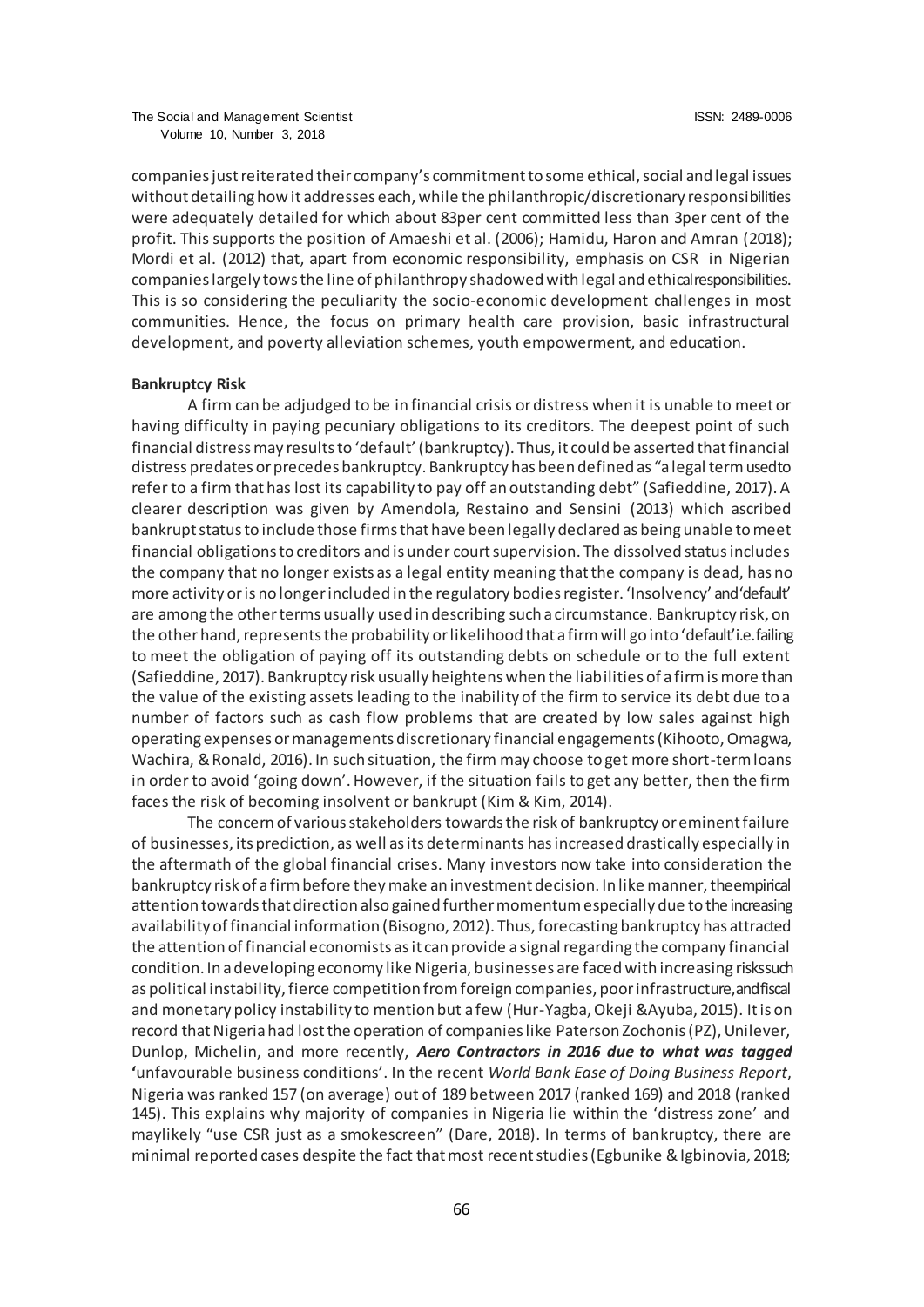Egbunike & Ibeanuka, 2015; Nwidobie, 2017; Wurim, 2016) showed empirical evidence that majority of Nigerian listed companies lie within the 'distress zone' as measured using the Altman (1968) multivariate approach of based on discriminant analysis. Ani and Ugwunta (2012) observed that the manufacturing sector of the Nigerian economy has really experienced great shocks and distresses in recent years, although the distress syndrome appears to be more prominent and far-reaching in the banking sector. Most notable among the few reported cases were those of five (5) prominent deposit money banks (Intercontinental, Oceanic, Union, AfriBank, and FirstInland) in Nigeria which were declared technically insolvent and chronically illiquid in 2009 by the then CBN governor, Lamido Sanusi. It is most likely that several other cases would have occurred but properly handled due to regulatory policies and management endeavours. This is because, distressed firms can avoid sliding into default by seeking short-term loans or deploying mergers and acquisition as witnessed in the Nigerian banking sector during the bank recapitalization. This is possible because upon filing for bankruptcy, if there are not pressures to pay debts, the firm can remain in such periphery for months as it tries to decide on the best course of action for escape.

According to Wruck (1990), there are several pointers that can be used to detect potentially bankrupt firms. A sharp reduction in the level of dividends issued out, or non-issue of dividends can be a good indicator of financial distress. So also are the retrenchment of employees (as witnessed recently in the Nigerian banking sector) and resignation of top management. Altman (2006) assigned managerial incompetence as the most pervasive reason for corporate failures. According to Natalia (2007), factors such as large debts, uninformed expansion, intense ill-managed competition, large legal costs are probable causes of financial distress; while Adeyemi (2012) noted that lack of adequate capital is one of the major factors leading to financial distress. Since sufficient capital base and cash flow have the capability of absorbing recurrent losses, distressed firms may rely on short-term loans in order to avoid 'going down'. In seeking for short-term loans in a bid to escape going into default, studies such as Gupta and Krishnamurti (2016); Sun and Cui (2014) suggest that distressed-socially-responsible companies could benefit from their existing pedigree of moral and social capitals generated by prior engagements in CSR. These are expected to mitigate the adverse impacts of the financial crisis. The most probable reason for this expectation lies in the projection that most institutional investors and lenders may be willing to associate with highly socially responsible firms in difficult periods which may prevent such firms from getting into a default situation (Safieddine, 2017).

#### **Measurement of Bankruptcy Risk**

On the measurement of bankruptcy risk, several techniques have been developed over the years starting from Beaver (1966) who first proposed the use of financial ratios as failure predictors in a univariate (single factor/ratio) context. Thereafter, Altman (1968) published the first multivariate bankruptcy prediction approach based on a five-factor discriminant analysis model. In addition to the multivariate discriminant analysis (MDA), other statistical approaches have emerged throughout the years due to advancements and technology, such as Logit and Probit models. However, some of these models were narrowly focused and designed. For instance, Altman (1968) was originally developed for US manufacturing entities. Edmister (1972) developed a model specifically for prediction of small business failure. Sinkey's (1975) model was aimed at prediction of bank failure while Wang (2004) was developed for Internet firms, and so on. Several adjustments were later made on the original Altman (1968), which employed 5 weighted financial ratios and gauges only financial health of publically-listed firms in the US by Altman (1983, 1993). The proxies were then trimmed to encompass only four factors so that it can be applied to firms in other contexts. Altman (2006) further modified the coefficients of the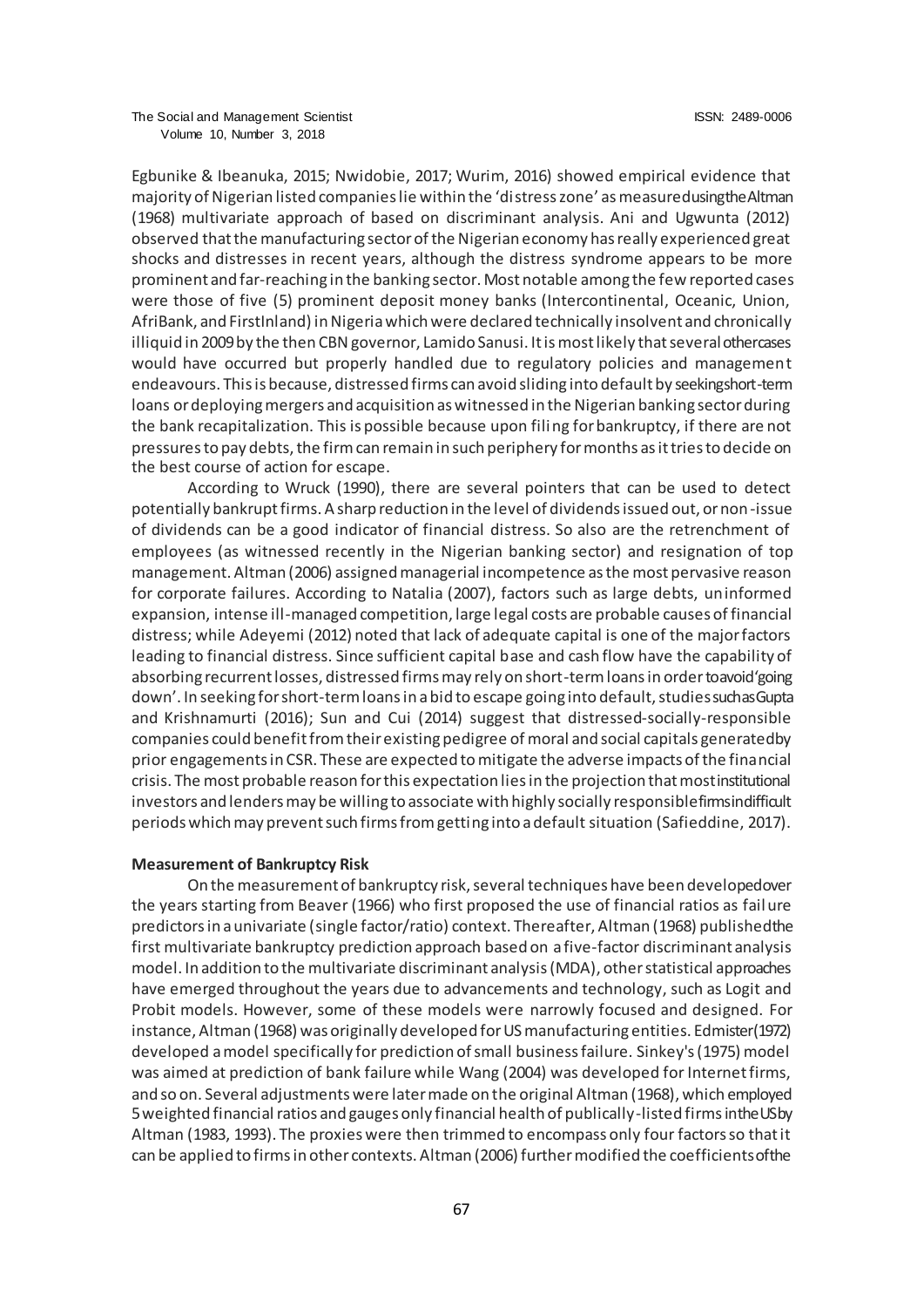four factors to adopt the model for emerging and developing markets called "The Emerging-Markets Score Model (EMS Model). The Altman's (2006) EMS model yields a bankruptcy measure (EMS score) that is a more appropriate measure for both manufacturing and financial publicly-held organisations in emerging economies and has been tested in over 20 countries with high accuracy and reliability in predicting bankruptcy (Li, Abeysekera, & Ma, 2011). It has remained very popular in the literature till date (Gissel, Giacomino & Akers, 2007).Majority of bankruptcy prediction/determination studies by Nigerian authors (including Egbunike & Ibeanuka, 2015; Egbunike & Igbinovia, 2018; Nwidobie, 2017; Wurim, 2016) all used the Altman Z-Score model. The model is given as follows:

Modified Altman Z-score =  $6.56*X_1 + 3.26*X_2 + 6.72*X_3 + 1.05*X_4 + 3.25$ ...........(Equ 1)\*\* Where:

 $X_1$ = liquidity ratio (Working Capital/Total Assets),  $X_2$ = growth ratio (Retained Earnings/Total Assets),  $X_3$ = profitability ratio (Operating Income/Total Assets); and  $X_4$ = leverage ratio (Book Value of Equity/Total Liabilities).

\*\*Firms with a higher Z-Score are perceived to be more financially healthy.

### **Theoretical Underpinning**

The paper draws on the ideas of stakeholder theory, as developed and championed by Freeman (1984), in projecting a relationship between CSR and bankruptcy risk. Based on the proponents of this theory, for an organisation to remain a going concern there is need to prioritize the interest of all the stakeholders (investors, employees, suppliers, communities, customers) of the business – without jeopardizing its traditional profit maximization duty to primary shareholders. Considering the definition of stakeholder in Abdulrahman (2018:11) as "those groups without whose support the organisation would cease to exist", stakeholder theory appears to be the better theory in explaining the projected role of CSR on bankruptcy risk. The reason being that socially responsible firms gain both moral and exchange capital (both associated with CSR engagement) and will most likely get the needed support from stakeholders in difficult periods (Gupta & Krishnamurti, 2016). Also, considering that lack of adequate capital is one of the major factors leading to firm financial distress, Sun and Cui (2014) suggest that highly socially responsible firms are more likely to get prompt access to short-term loans which would enhance their capital base and absorb recurrent losses. The next sub-section reviews the contesting views and literature on link between CSR and bankruptcy risk.

#### **Review of Link between CSR and Bankruptcy Risk**

Considering that no business organisation can exist in a vacuum; there must be a community it relates with and from whence it operates from. Thus, for a business organisation to operate successfully in any given environment, it must maintain cordial interactions with the society in order to obtain resources (either monetary or non-monetary), allocate such resources effectively and efficiently to produce goods or services and finally provide those goods or services to the public at a cost (Onuorah & Imene, 2016). Based on the idea of the above submission, a firm must thrive on two major aspects (the economic and social/environmental aspect) in order to keep sustaining the shareholders interest as well as remaining viable as a going concern. Only then, all things being equal, that the likelihood of going bankrupt may not arise. Researchers like Allen, DeLong, and Saunders (2004) contend that the tendency of going into 'default' may be associated with social-related factors. This forms the basis of our discussion and review in the ensuing paragraphs. There are many reasons to anticipate a meaningful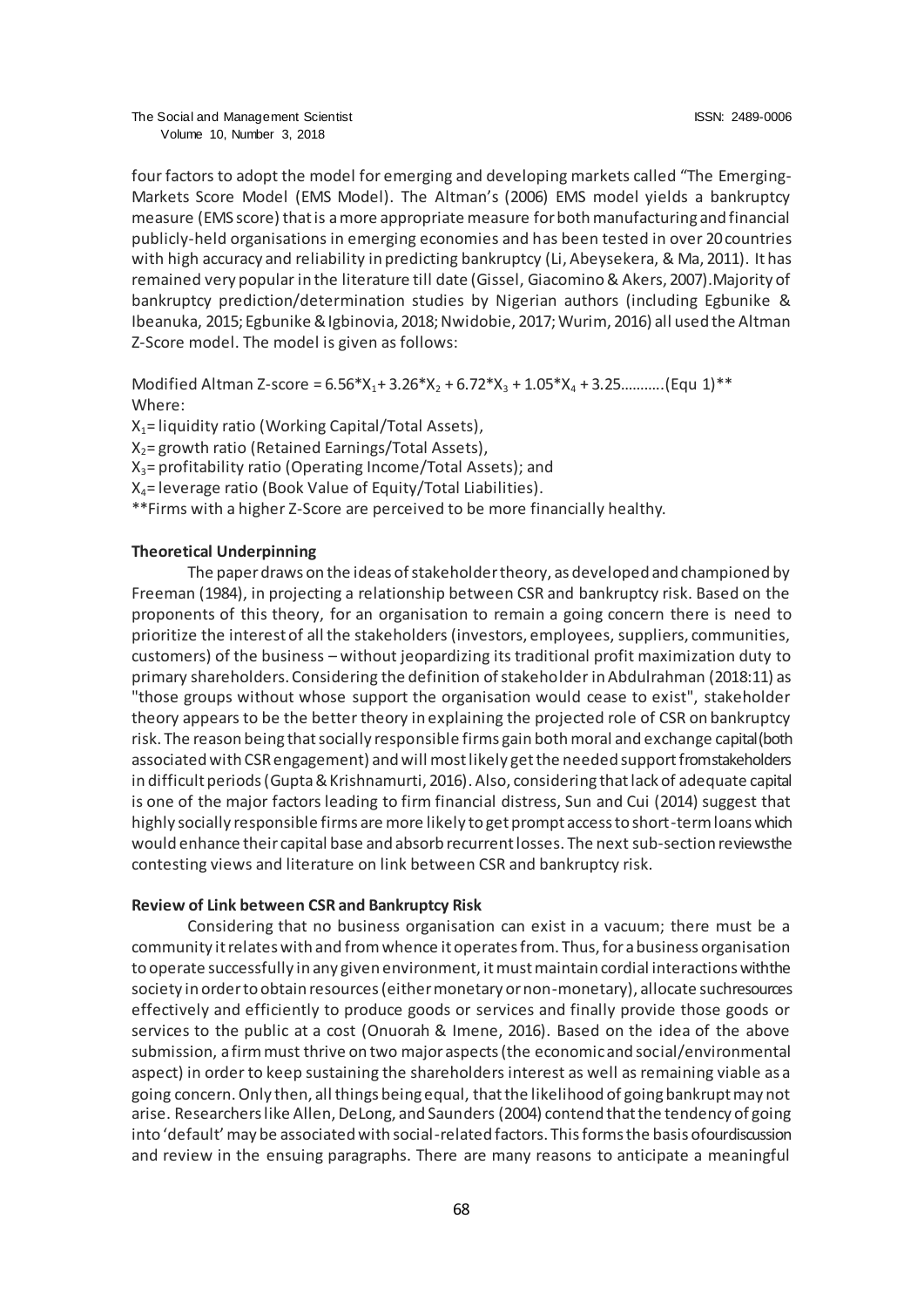relationship between CSR engagement and bankruptcy risk. In the firstly instance, since CSR engagement represents a vital link between the organisation and its stakeholders, socially responsible firms are thus expected to enjoy valuable goodwill from stakeholders which often leads to customer satisfaction. Customer satisfaction boosts customer loyalty which has been widely confirmed to produce firm profitability (Luo & Bhattacharya, 2006). Similarly, by enhancing the firm's reputation and image via CSR engagements, the firm benefits by gaining more cash flow due to enhanced customer loyalty. In line with the bankruptcy literature, a firm's propensity to 'fail' is directly determined by its cash flow because an adequate cash reservoir eases firm operations and hinders it from falling into extreme financial distress. Thus, the cash flow-related function of CSR will likely reduce the probability that a firm slides into bankruptcy owing to the projection that the revenue of high CSR companies is often less affected when negative fiscal constraints occur due to the moral capital (often associated with CSR) that the firm has earned overtime.

In respect of the argument as to whether or not the moral capital earned by being socially responsible mitigates negative stakeholder actions in an event of a difficult (bad) financial situation. Godfrey (2005) presented this argument using the concept of *mens rea* (meaning bad mind) – derived from the common law tradition of criminal law. Based on the concept of *mens rea*, for an offence to occur, there must be a combination of a bad act and a bad mind (*mens rea*). He thus argues that earning moral capital is an indication of the absence of *mens rea.* A firm filing for bankruptcy is an indication of a bad (negative) development for which the company and its management may have caused the stakeholders. However, the underlying motivation that led to the ugly situation remains in contention. Was it caused by the cruel actions of the managers? Or was it as a result of incompetence in handling the business or unfavorable strategic decision? In line with the concept of *mens rea,* if the former was the case, it is termed 'bad actors caused a bad act' while the latter situation is 'good actors got entangled in a bad situation'. The bankruptcy filing of Enron in 2001 (attributed to unethical actions of management) is atypical example of the former, while that of Eastman Kodak in 2012 (attributed to their relative slow shift to digital age) is tantamount to the latter situation. Drawing from the Godfrey (2005) framework, the argument that an organisation with positive moral capital will enjoy corresponding sustained engagement and protection of stakeholders in an event of financial distress can be assumed to 'hold waters'. Many other researchers (see Branco & Rodrigues, 2006; Godfrey, Merrill, & Hansen, 2009; Gupta and Krishnamurti, 2016) also hold this view. Apart from the above conceptualizations and analogies, the studylooks at the empirical outcomes of the few recent studies that have examined CSR's effect on bankruptcyrisk. Two Asian academic scholars (Sun and Cui, 2014), focusing on US companies, examined the relationship between CSR and firm default (bankruptcy) risk. They specifically explored the linking through which CSR helps firms reduce the risk of falling into default (i.e. the risk of going bankrupt). They found empirical evidence that engaging in CSR has strong effect in reducing default risk. However, the relationship according their result is moderated by high and low environmental dynamism (i.e. the relationship stronger for high and weaker for low). Inessence, how CSR affects bankruptcy risk can be altered by the rate at which the preferences of community and the pattern of CSR by the firm changes over time. In a similar study by Gupta and Krishnamurti (2016) which raised a fundamental question: Does corporate social responsibility engagement benefit distressed firms? They argued in the direction that engaging in CSR begets certain moral and exchange capital which boosts the chances that a potentially bankrupt firm will emerges from bankruptcy. Their eventual outcome favourably supported their argument.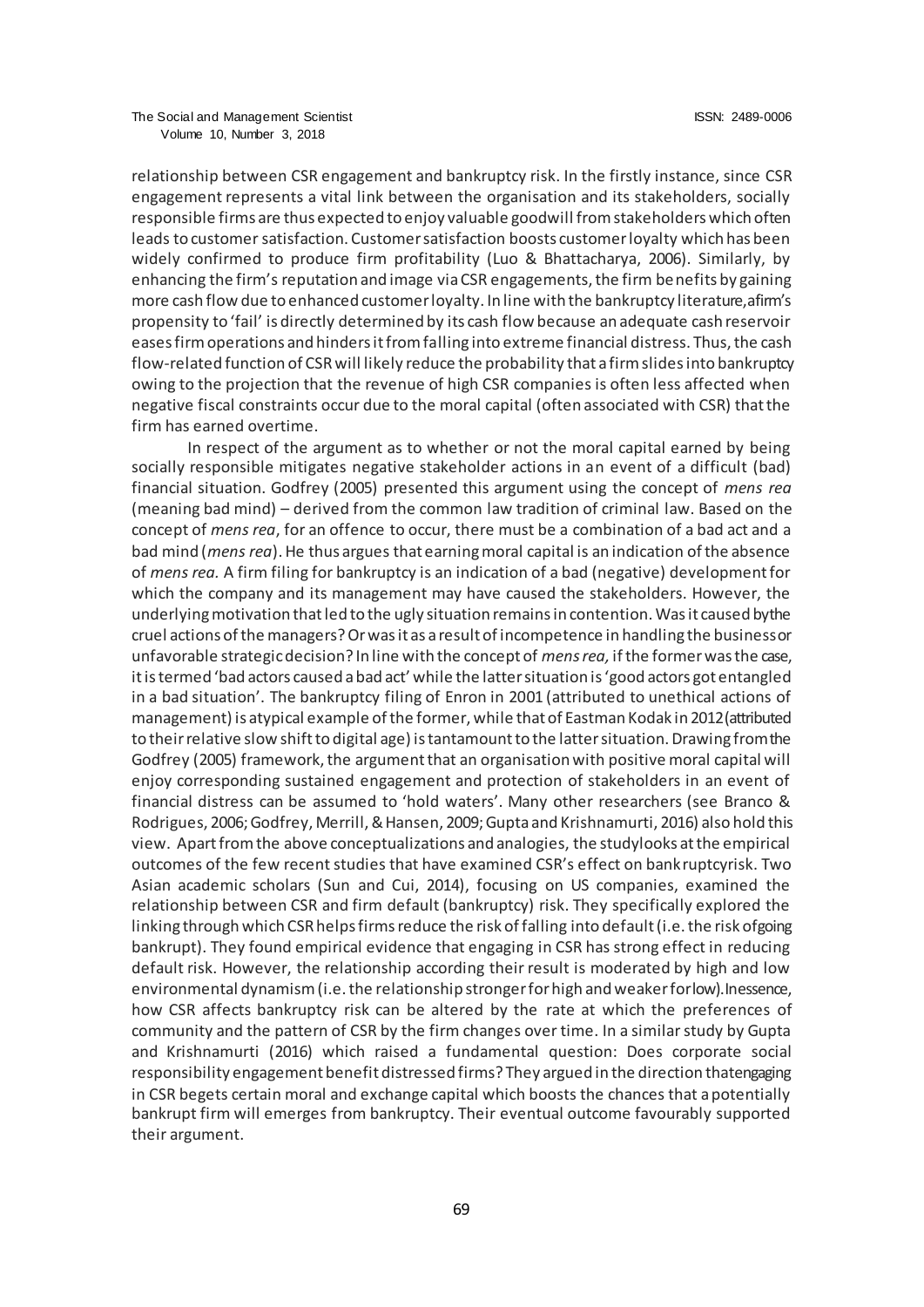The recent study by Onuorah and Imene (2016), Nigerian researchers, appears similar to Gupta and Krishnamurti (2016); Sun and Cui (2014), however, while their topic of study "impact of CSR on firm's going concern" appears similar to the ones already reviewed, their use of leverage (debt ratio) as proxy for going concern can be contested as insufficient in measuring bankruptcy risk. This is because; debt ratio is just one component among the five ratios required in predicting bankruptcy based on the Altman Z-Score (1968) bankruptcy prediction/detection model. Despite that, their (i.e. Onuorah and Imene, 2016) findings was equally conflicting. On one side, they found that engaging in CSR in terms of donations to education and community development positively affects debt ratio, while donations to health development of community had negative effect on firm's going concern. What can be concluded from these out comesisthat different pattern of CSR would have different impact on the firm's financial performance.Another study by Safieddine (2017), with focus on Lebanon, examined the mediating role of corporate governance on the relationship between CSR and bankruptcy risk via a survey approach. His finding showed that CSR significantly reduces the risks of going bankrupt but corporate governance partially mediates the relationship. Another recentstudy by Meij (2016) examined the effect of CSR on corporate risk. Corporate risk (i.e. damaging and negative events an organisation encounters in the course of its operation) in the context it was used in Meij (2016) did not represent bankruptcy risk, rather human right scandals, environmental risk, lawsuits, business risk. However, while his result showed that higher CSR performance reduces the amount of total risk a firm faces. He further incorporates the variable of 'financial crisis' as a possible moderator and found that financial crisis does not influence the relationship between CSR and corporate risk. This opens up another dimension of argument. Firstly, while Karaibrahimoglu (2010) argues that crisis ridden firms (financially distressed firms) are more likely to behave conservatively by avoiding spending money outside of their core business and therefore will probably spend less money on CSR. The results of Albuquerque, Koskinen and Zhang (2018); Lins, Servaes, and Tamayo (2017) show that firms with high social capital, measured as CSR rating, had considerably higher stock returns during the financial crisis, implying that CSR could be used as a risk management tool in difficult times. Meij (2016) also argued that the biggest social responsibility of a distressed firm is to keep the firm alive. On the other hand, researchers like Giannarakis and Theotokas (2011) opposed their position and stressed that firms who engage in CSR in times of financial crisis are able to gain higher level of trust from their customers and stakeholders of the company which would quicken the ir emergence from 'distressed zone'. Gupta and Krishnamurti (2016) also share the latter view and equally found supporting evidence towards such predictions.

Arising from the above contesting projections, there is likelihood that aside from examining the relationship between CSR engagement and bankruptcy risk, the bankruptcy level (status) of the firm can also moderate the relationship between the extent of CSR and its impact on firm financial performance. To that extent, this paper proposes a research framework (as shown in Figure *1*below) to envision the possible scenario which can be subjected to further empirical evaluations in the Nigerian context. Flowing from the concluding paragraph above, the conceptual framework in Figure B1 was developed to depict the expected association amid CSR engagement and bankruptcy risk among Nigerian firms. The CSR represents the independent variable, which can be decomposed to encompass its four (4) major dimensions as spelt out by Carroll (1979): (i) Economic responsibility (ii) legal responsibility (iii) ethical responsibilities to society, and (iv) discretionary responsibility. These four components can then stand as proxies for CSR against bankruptcy risk as dependent variable. As a follow up from figure B1, figure B2 also proposes an entirely different conceptual framework based on the contesting views in literature (Albuquerque et al., 2018; Giannarakis & Theotokas, 2011; Gupta & Krishnamurti,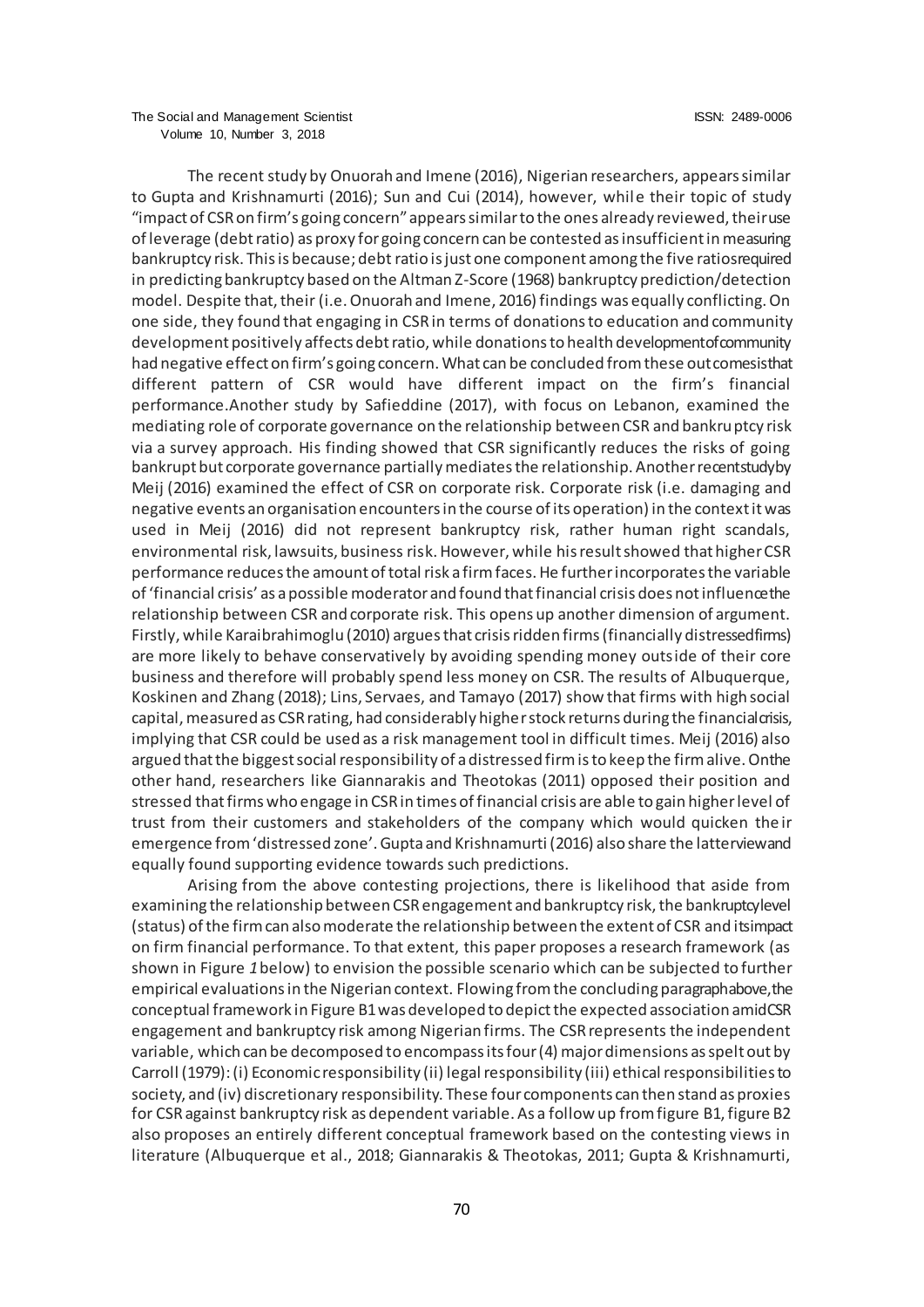2016; Lins et al., 2017; Karaibrahimoglu, 2010; Meij, 2016) as to the pattern of CSR behaviour of firms in financial crisis –as reviewed in this sub-section. In that regards, the study conjectures that the pattern of CSR engagement and its impact on firm financial performance may depend on the bankruptcy status (healthy or unhealthy) of the company in question. Thus, the variable of bankruptcy status is being projected to moderate the association amid CSR dimensions and firm financial performance.

#### **DISCUSSION**

Considering the exploratory nature of this paper, several observations were made by the researcher based on the outcomes of the existing studies reviewed (in respect of CSR behaviour of companies in financial crisis and the nexus between CSR and bankruptcy risk) and that of the preliminary document analysis (in respect of the pattern of CSR engagements by Nigerian companies).

On the former, the few available studies (such as Gupta & Krishnamurti, 2016; Sun & Cui, 2014) that examined CSR's effect on bankruptcy risk found empirical evidences that engaging in CSR has strong effect in reducing bankruptcy risk. However, since those studies were not conducted in a developing country where CSR motives and patterns differ significantly, the likelihood that those findings may not be applicable in a country like Nigeria is highly probable. However, despite the unavailability of an exact study replicated in the Nigerian context, the outcome of the closest available study (i.e. Onuorah & Imene, 2016) is considered inconclusive. The inconclusiveness lies in the mixed nature of their findings which showed that while CSRmotivated donations to education and community development positively affects debt ratio, while CSR donations to community health negatively effects the firm's going concempossibility. A further critique of their study (i.e. Onuorah & Imene, 2016) threw up several limitations. Firstly, their use of just 30 firms (unscientifically selected using judgmental sampling) out of a possible 186 (i.e. the total listed companies as at 2015, the terminal period of their study) may not have produced a reliable representation of the situation. Secondly, their use of donations to health, community and education (as three independent variables) means they only focused on the philanthropic dimension of CSR leaving out the other components. Thirdly, they used a vector auto regression technique (i.e. VAR model) which is more appropriate in a time series analysis. Considering the nature of their data (which is a combination of cross-sectional and time series), a panel data analysis would have been more appropriate. Lastly, is their use of debt-ratio as measure of 'going concern' - which is considered arguable because according to Senbet and Wang (2012:8), "a profitable firm with high leverage may remain viable as a going concern, irrespective of bankruptcy, while an unprofitable firm may be liquidated even if it has no debt in its capital structure". In that regards, the use of other bankruptcy prediction measures with proven accuracy levels, such as the Altman Z-Score model, would have given a more reliable result.

On the review of the motivation and patterns of CSR engagement by most Nigeria companies, the study observed via a preliminary document analysis that philanthropic/discretionary responsibilities dominates the CSR activity and reporting of most Nigerian companies, while the other dimensions of CSR get minimal attention bothintheannual report disclosure and in practice. In the non-financial aspect of CSR activities (such as those relate to labour and employee management), it was observed that what majority of the companies does is to restate their commitment to equity and ethical behaviours devoid of details concerning those commitment as regards labour and employee management. Although majority of the financial institutions had full disclosure of social sustainability performance,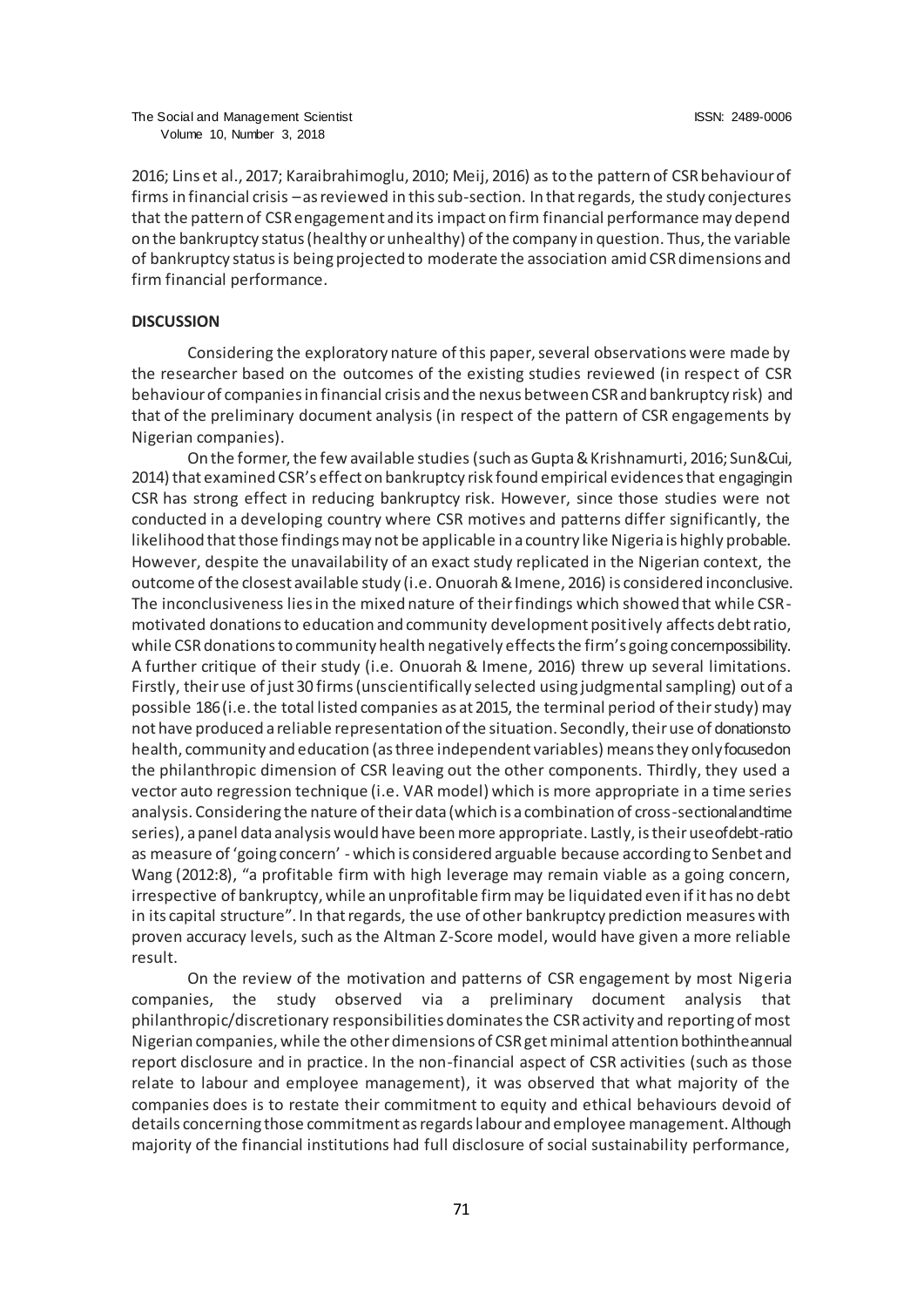majority of the other companies gave either little or non-detailed disclosures. A company even reported the reduction of their staff strength but the reasons were not clearly spelt, while another used more than 200percent of its annual profit after tax (PAT) on an undisclosed charity purposes.

#### **Conclusion and Recommendations**

This paper reviews the concept of CSR practice in Nigeria and makes a case for its possible relationship with bankruptcy risk through the theoretical lens of the stakeholder theory. The paper relied on existing literature as a tool to identifying the areas that could be the focus of future research. Based on the evidences gathered from the few available studies, it could be concluded that while there are indications of a strong negative effect of CSR on bankruptcy risk, there is little empirical evidence to that effect in the Nigerian context. Also, while the outcome of the closest available study (on CSR and bankruptcy risk) appears inconclusive and methodologically deficient, not much is also known about the patterns and motivations of CSR engagement by Nigerian firms as well as the CSR behavior of distressed firms. The recommendations of this paper towards future empirical studies are double-barreled. Firstly, future studies should examine the effect of CSR on bankruptcy risk in Nige ria using the multivariate discriminant analysis pattern developed by Altman (1968) and modified in Altman (2006). Secondly, since little is known about the CSR behaviours of distressed firms, and there are indications (as found by Egbunike & Ibeanuka, 2015; Egbunike & Igbinovia, 2018; Nwidobie, 2017; Wurim, 2016) that majority of Nigerian companies lie within the 'distress zone'; future studies should examine the likelihood that 'bankruptcy status' (as a moderator variable) would modify the strength of the relation between CSR engagement and firm financial performance and also consider other relevant theories. The conceptual frameworks in figures A1 and B2 represents depict the expected relationships. To the best of our knowledge, there is paucity of empirical studies in these two areas mentioned above, especially in the Nigerian context. These create the avenue for further studies.

#### **REFERENCES**

- Abdulrahman, S. (2018). Analytical review of corporate social responsibility and corporate financial performance of some firms from within and outside Nigeria. *Asian Finance & Banking Review, 2*(1), 7-17.
- Adeyanju, O.D. (2012). An assessment of the impact of corporate social responsibility on Nigerian society: The examples of banking and communication industries.*Universal Journal of Marketing and Business Research, 1*(1), 017-043.
- Adeyemo, S.A., Oyebamiji, F.F., & Alimi, K.O. (2013). An evaluation of factors influencing corporate social responsibility in Nigerian manufacturing companies. *International Journal of Academic Research in Economics and Management Sciences, 2*(6), 54-63.
- Albuquerque, R., Koskinen, Y., & Zhang, C. (2018). Corporate social responsibility and firm risk: Theory and empirical evidence. *ECGI Working Paper Series in Finance,* 1-47. Retrieved from [http://ssrn.com/abstract\\_id=1961971](http://ssrn.com/abstract_id=1961971)
- Allen, L., DeLong, G., & Saunders, A. (2004). Issues in the credit risk modeling of retail markets. *Journal of Banking & Finance, 28*(4), 727–752.
- Alobo, E.E., & Udungeri, K.U. (2018). Towards integrating corporate social responsibility in Nigeria environmental and social sector as a panacea for curbing infrastructural deficit. *International Journal of Development and Sustainability, 7*(2), 639-650.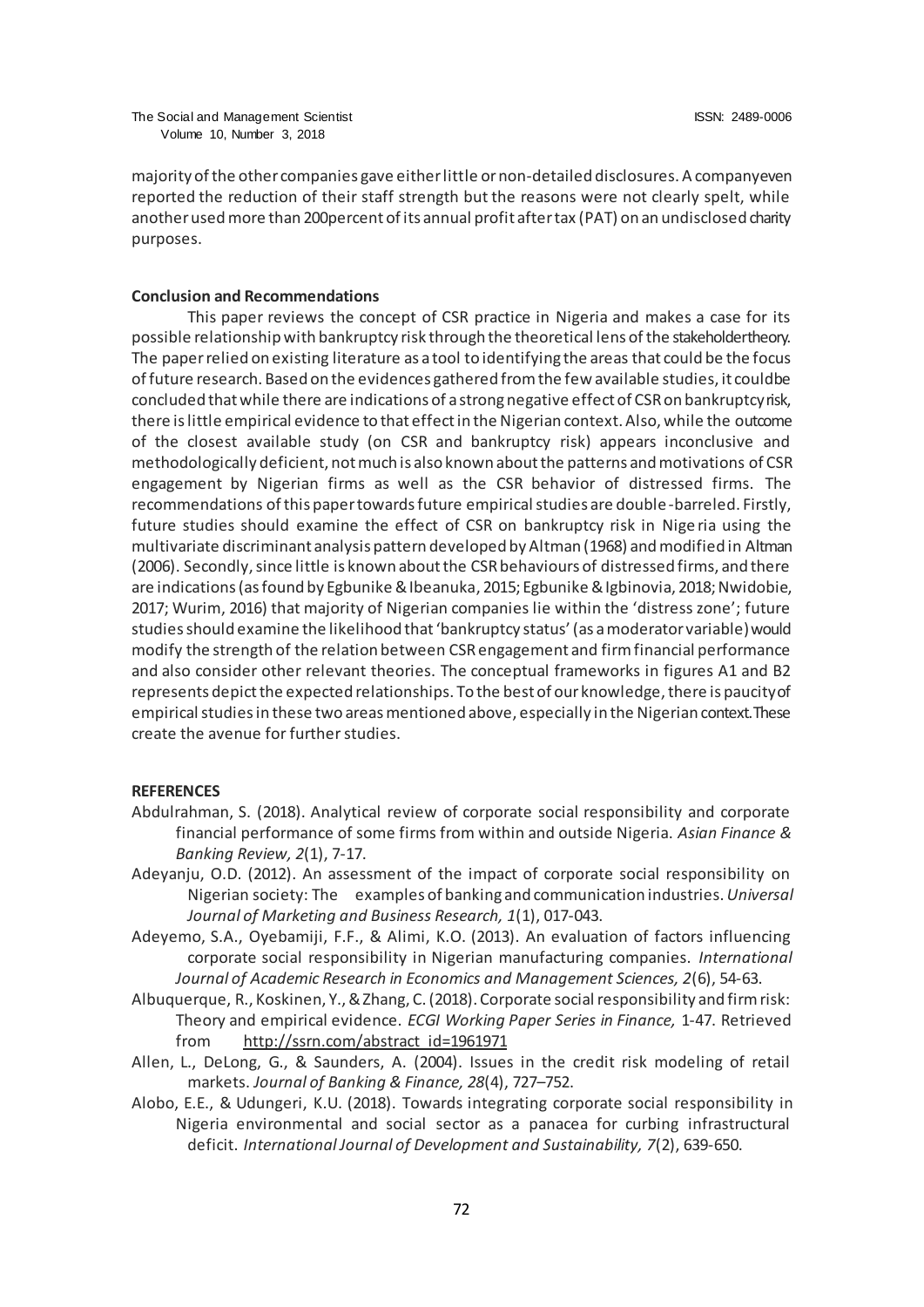- Altman, E.I. (1993). *Corporate Financial Distress and Bankruptcy* (2<sup>nd</sup> Edition). New York: John Wiley & Sons.
- Altman, E.I. (1968). Financial Ratios, discriminant analysis and the prediction of corporate bankruptcy. *Journal of Finance, 22*(4), 589-609.
- Altman, E.I. (2006). *Corporate financial distress and bankruptcy: Predict and avoid bankruptcy, analyses and invest in distress debt* (3rd Ed). New York: John Wiley and Sons.
- Amadi, J.A., & Ndu, E.C. (2018). Corporate social responsibility practice and corporate performance of selected deposit money banks in Nigeria. *International Journal of Advanced Studies in Economics and Public Sector Management, 6*(1), 63-88.
- Amaeshi, K.M., Adi, B.C., Ogbechie, C., & Amao, O.O. (2006). *Corporate social responsibility in Nigeria: Western mimicry or indigenous practices*? International Centre for Corporate Social Responsibility. Nottingham University Business School, Nottingham United Kingdom. Retrieved fro[m http://www.nottingham.ac.uk/business/ICCS](http://www.nottingham.ac.uk/business/ICCSR)R.
- Amendola, A., Restaino M., & Sensini, L. (2013). Corporate financial distress and bankruptcy: A comparative analysis in France, Italy and Spain. *Journal of Accounting,* 2, 131-142.
- Ani, W.U., & Ugwunta, D.O. (2012). Predicting corporate business failure in the Nigerian manufacturing industry. *European Journal of Business and Management, 4*(10), 86-93.
- Ayanda, A.M., & Baruwa, A.A. (2014). Corporate social responsibility and corporate image. *Transnational Journal of Science and Technology, 4(2*), 58-79.
- Beaver, W. (1966). Financial ratios as predictors of failure. *Journal of Accounting Research,* 5,71- 111.
- Bisogno M. (2012). The patterns of insolvency prediction. Theoretical profiles and empirical applications in the legal field, Franco Angeli. Retrieved from <http://www.nottingham.ac.uk/business/ICCSR>.
- Branco, M.C., & Rodrigues, L.L. (2006). Corporate social responsibility and resource based perspectives. *Journal of Business Ethics, 69,* 111–132.
- Carroll A. (1979). A three-dimensional conceptual model of corporate performance. *The Academy of Management Review, 4*(4), 497-505.
- Carroll, A.B. (1979). Corporate social responsibility evolution of a definitional construct. *Business & Society*, *38*(3), 268-295.
- Carroll, A., & Shabana, K. (2010). The business case for corporate social responsibility: A review of concepts, research and practice. *International Journal of Management Reviews,12*(1), 85-105.
- Chen, G., Wang, B., & Wang, X. (2020). Corporate social responsibility and information flow, *Accounting and Finance*[, https://doi.org/10.1111/acfi.12683](https://doi.org/10.1111/acfi.12683)
- Cheng, B., Ioannou, I., & Serafeim, G. (2014). Corporate social responsibi lity and access to finance. *Strategic Management Journal, 35*(1), 1–23.
- Dare, J. (2018). Do actions speak louder than words? An exploratory study on CSR. *Business and Society Review 123*(2), 303–339.\
- Dyllick, T., & Hockerts, K. (2002). Beyond the business face for corporate sustainability, *Business strategy and the environment,* 11(2), 130-141. doi:10:1002/bse.323
- Edmister, R. (1972). An empirical test of financial ratio analysis for small business failure prediction. *Journal of Financial and Quantitative Analysis, 7*(2), 1477-1493.
- Egbunike, P.A., & Ibeanuka, C.B. (2015). Corporate bankruptcy predictions: Evidence from selected banks in Nigeria. *Global Journal for Research Analysis, 4*(2), 17-23.
- Egbunike, P.A., & Igbinovia, M.I. (2018). Threat of bankruptcy and earnings management in Nigerian listed banks. *ACTA Universitatis Danubius, 14*(3), 238-253.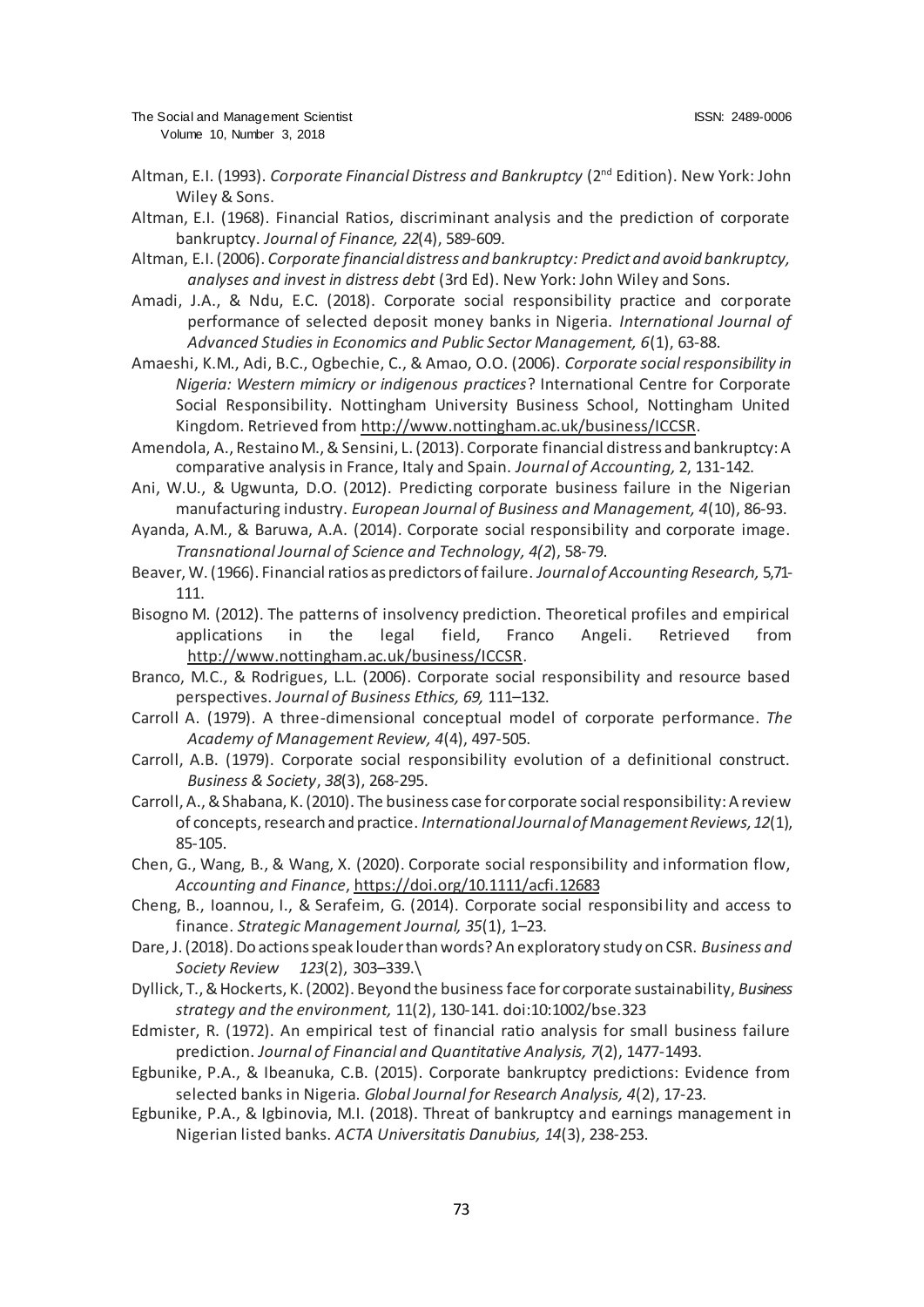- Ejoh, N.O., Orok, E.O., & Sackey, J.A. (2014). The development of environmental accounting and disclosure practices of manufacturing companies in Nigeria. *Journal of Sustainable Development, 5*(12), 70-79.
- Elkington, J. (1997). Cannibals with forks –Triple bottom line of 21st century business. Stoney Creek, CT: New Society Publishers.
- Freeman, R. E. (1984). *Strategic Management: A Stakeholder Approach.* Boston: Pitman.
- Friedman, M. (1970). The social responsibility of business is to increase its profits. *New York Times Magazine, 126*(122), 32-33. [https://doi.org/10.1007/978-3-540-70818-6\\_14](https://doi.org/10.1007/978-3-540-70818-6_14)
- Giannarakis, G., & Theotokas, I. (2011). The effect of financial crisis in corporate social responsibility performance. *International Journal of Marketing Studies*, *3*(1), 2-12.
- Gissel, J.L., Giacomino, D., & Akers, M.D. (2007). A Review of Bankruptcy Prediction Studies: 1930-Present. *Journal of Financial Education, 33*(Winter 2007), 1-42.
- Godfrey, P.C. (2005). The relationship between corporate philanthropy and shareholder wealth: a risk management perspective. *Academy of Management Review, 30,* 777–798.
- Godfrey, P.C., Merrill, C.B., & Hansen, J.M. (2009). The relationship between corporate social responsibility and shareholder value: an empirical test of the risk management hypothesis. *Strategic Management Journal, 30*, 425–445.
- Gupta, K., & Krishnamurti, C. (2016). Does corporate social responsibility engagement benefit distressed firms? The role of moral and exchange capital. *Pacific-Basin Finance Journal*, 30(3), 1-15,<http://dx.doi.org/10.1016/j.pacfin.2016.10.010>
- Hamidu, A.A., Haron, M.H., & Amran, A. (2018). Critical factors towards philanthropic dimension of CSR in The Nigerian financial sector: The mediating effects of cultural influence. *International Journal of Business and Innovation, 4*(1), 27- 48.
- Hur-Yagba, A.A., Okeji, I.F., & Ayuba, B. (2015). Analyzing financial health of manufacturing companies in Nigeria using multiple discriminate analyses. *International Journal of Managerial Studies and Research, 3*(7), 72-81.
- Idowu, A. (2014). Corporate Social Responsibility in Nigerian Banking Industry: When Will the Lip-Service Games End? *Journal of Economics and Sustainable Development, 5(*22), 21- 26.
- Karaibrahimoglu, Y. Z. (2010). Corporate social responsibility in times of financial crisis. *African Journal of Business Management*, *4*(4), 382.
- Kihooto, E., Omagwa, J., Wachira, M. & Ronald, E. (2016). Financial distress in commercial and services companies listed at Nairobi Securities Exchange, Kenya. *European Journal of Business and Management, 8*(27), 96-89.
- Kim, D., & Kim, J. (2014). Effects of Corporate Social Responsibility and Governance on Its Credit Ratings. *Scientific World Journal, 10*(1), 305-307.
- Li, F., Abeysekera, I., & Ma, S. (2011). Earnings management and the effect of earnings quality in relation to stress level and bankruptcy level of Chinese listed firms. *Corporate Ownership and Control, 9*(1), 366-391.
- Lins, K.V., Servaes, H., & Tamayo, A. (2017). Social capital, trust, and firm performance: The value of corporate social responsibility during the financial crisis. *Journal of Finance, 72,* 1785- 1824.
- Linnenluecke, M. K., Han, J., Pan, Z., & Smith, T (2019), How markets will drive the transition to a low carbon economy, *Economic Modelling* 77, 42– 54.
- Lin, K.C., & Dong, X. (2018). Corporate social responsibility engagement of financially distressed firms and their bankruptcy likelihood. *Journal of Advances in Accounting*, 3(6), 1-14.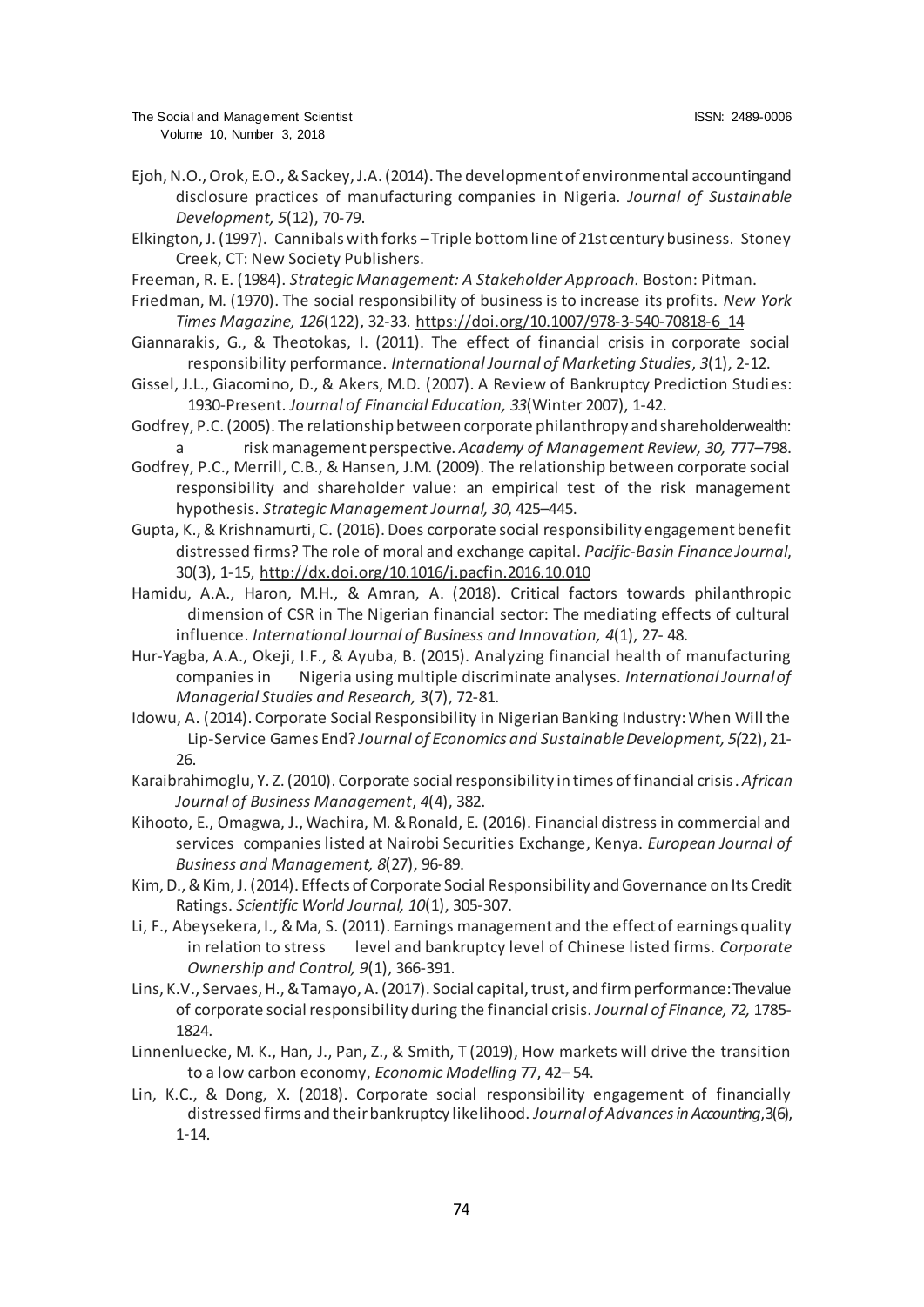- Liu, L., & Tian, G. G. (2019), Mandatory CSR disclosure, monitoring and investment efficiency: evidence from China, *Accounting and Finance*[, https://doi.org/10.1111/acfi.1258](https://doi.org/10.1111/acfi.12588)8
- Luo, X., & Bhattacharya, C. B. (2006). Corporate social responsibility, customer satisfaction, and market value. *Journal of Marketing, 70*(4), 1–18.
- Martinuzzi, A., & Krumay, B. (2013). The good, the bad, and the successful –how corporate social responsibility leads to competitive advantage and organizational transformation.*Journal of Change Management, 13*(4), 424-443.
- McGuire, J. W. (1963). *Business and society*. McGraw-Hill.
- Meij, J. (2016). The effect of corporate social responsibility on corporate risk. A Master thesis of the Finance Department, Tilburg School of Economics and Management, Tilburg University, Netherlands.
- Mordi, C., Opeyemi, I.S., Tonbara, M., & Ojo, S. (2012). Corporate social responsibility and the legal regulation in Nigeria. *Economic Insights – Trends and Challenges, 64*(1)1-8.
- Motilewa, Onakoya, & Oke, (2015). Corporate social responsibility as a tool for gaining competitive dvantage. *International Journal of Multidisciplinary Research and Review. 1(1), 16-24.*
- Natalia, O. (2007). Corporate Financial Distress: An Empirical Analysis of Distress Risk (Doctorial Dissertation No. 3430, University of St. Gallen, St. Gallen, Switzerland).
- Nguyen, B.N. (2018). The effect of corporate social responsibility disclosure on financial performance: Evidence from credit institutions in Vietnam. *Asian Social Science, 14*(4), 109-122.
- Nwakanma, C.N., & Emerole, G.A. (2017). Corporate social responsibility and corporate reputation: A study of Dufil Prima Foods Ltd Port Harcourt, Nigeria. *International Journal of Social Sciences and Management Research, 3*(8), 1-12.
- Nwidobie, B.M. (2017). Altman's Z-score discriminant analysis and bankruptcy assessment of banks in Nigeria. *Covenant Journal of Business & Social Sciences (CJBSS), 8*(1), 1-15.
- Okere, W., Imeokparia, L., Ogunlowore, J.A., & Isiaka, M. (2018). Corporate social responsibility and investment decisions in listed manufacturing firms in Nigeria. *Journal of Economics, Management and Trade, 21*(4), 1-12.
- Olaide, K., & Worlu, R.E.K. (2018). The effect of corporate social responsibility on the profitability of Nigerian banks: A comparative study of First Bank and Eco Bank. *Journal of South African Business Research, 8*(20), 1-14. DOI: 10.5171/2018.379009
- Olayinka, M.U., & Temitope, O. . (2011). Corporate social responsibility and financial performance in developing Economies. *The Nigerian Experience*. New Orleans: New Orleans International Academic Conference, 815-824.
- Onuorah, A.C., & Imene, O.F. (2016). Corporate social responsibility and its impact on firms' going concern in Nigeria. *Imperial Journal of Interdisciplinary Research, 2(*5), 683-689.
- Safieddine, M.A. (2017). The relationship between corporate social responsibility and bankruptcy risk mediated by corporate performance. A Master of Business Administration Thesis of the Adnan Kassar School of Business, Beirut, Lebanon.
- Senbet, L.W., & Wang, T.Y. (2012). Corporate financial distress and bankruptcy: A survey. *Foundations and Trends in Finance*, 5(4), 243-33[5. http://dx.doi.org/10.1561/0500000009](http://dx.doi.org/10.1561/0500000009)
- Sinkey, Jr., J. (1975). A multivariate statistical analysis of the characteristics of problem banks. *Journal of Finance. 30*(1), 21-36.
- Soyinka, K.A., Sunday, O.M., & Adedeji, D.B. (2017). Determinant of corporate social responsibility disclosure in Nigeria. *International Journal of Academic Research in Business and Social Sciences, 7*(7), 565-580.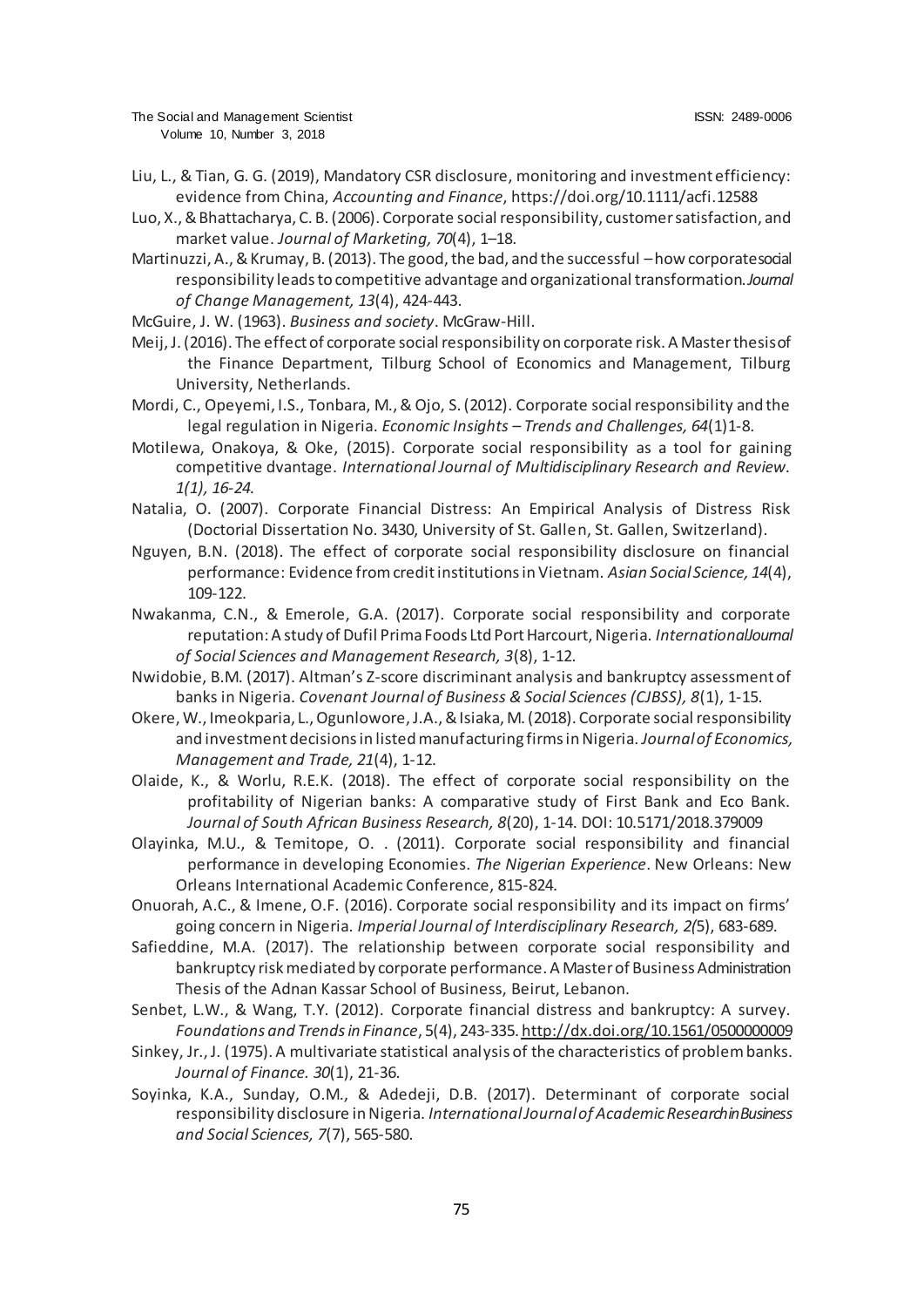- Sun, W.A., Cui, K., 2014. Linking corporate social responsibility to firm default risk. *European Journal of Management. 32*, 275–287.
- Ugwuanyi, A., & Ekene, C. (2016). Corporate social responsibility and its implementation in Nigeria: Problems and prospects. *Global Journal of Human Resource Management. 4*(2), 60-69.
- Vogel, D.J. (2005). Is there a market for virtue? The business case for corporate social responsibility. *California Management Review*. 47, 19–45.
- Wang, B. (2004). Strategy changes and internet firm survival. Ph.D. dissertation, University of Minnesota.
- Wruck, K (1990). Financial distress, reorganization, and organizational efficiency. *Journal of Financial Economics, 27,* 419-444.
- Wurim, B.P. (2016). Discriminant analysis and the prediction of corporate bankruptcy in the banking sector of Nigeria. *International Journal of Finance and Accounting, 2*(6), 319-325.
- Yang, S., He, F., Zhu, Q., & Li, S. (2017): How does corporate social responsibility change capital structure? *Asia-Pacific Journal of Accounting & Economics, 2*(4), 1-36.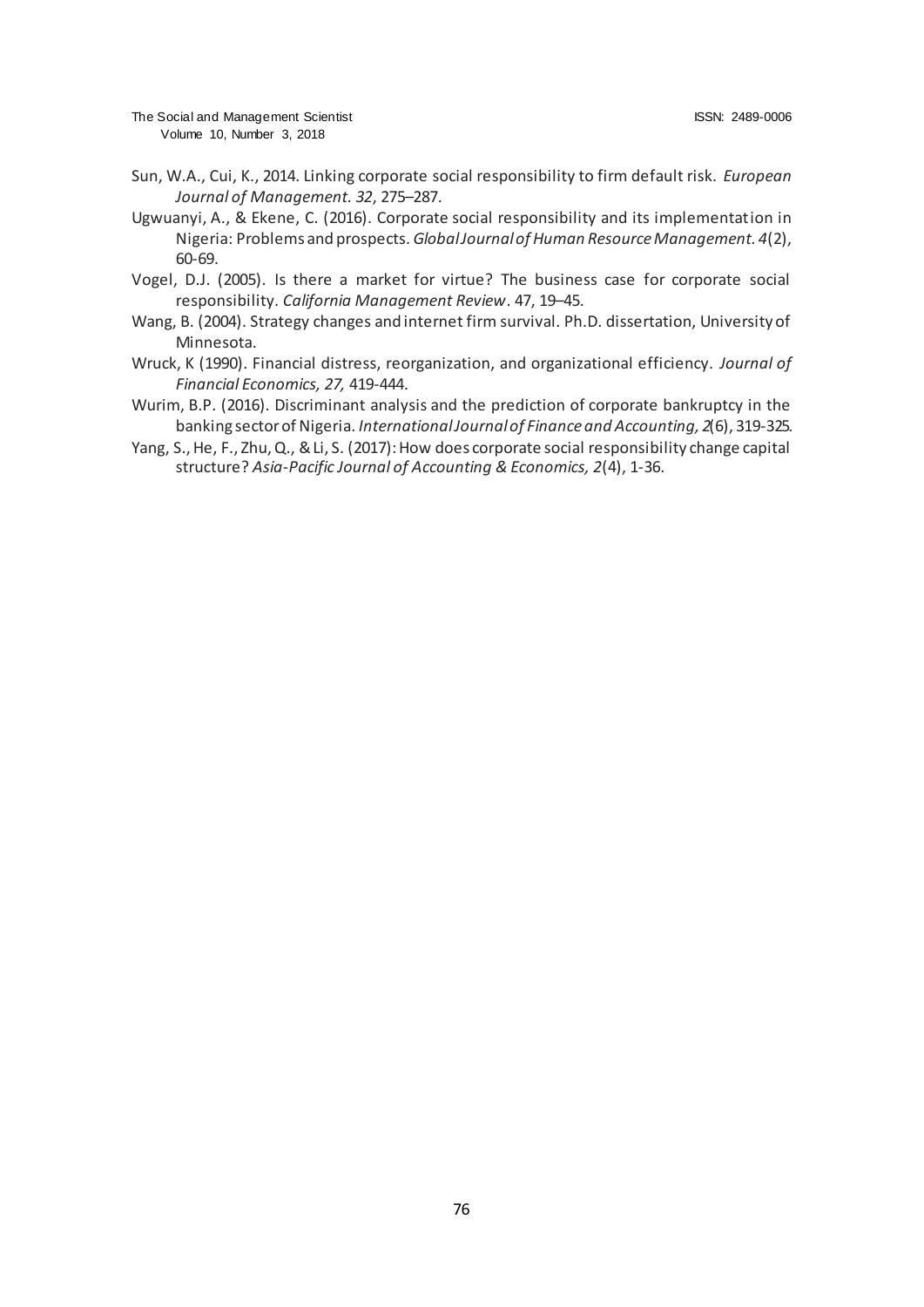### **Appendix**

# **Table A1: CSR patterns of some listed companies in Nigeria for year-ended 31st December, 2017**

| Company (2017<br>report)  | Philanthropic/<br>Discretionary<br>responsibilities                                                                                                                                | <b>Ethical/Social</b><br>responsibilities                                                                                                                                                      | <b>Reported Cost of</b><br><b>CSR</b> | <b>Profit After Tax</b> | <b>CSR</b> per<br>cent      |
|---------------------------|------------------------------------------------------------------------------------------------------------------------------------------------------------------------------------|------------------------------------------------------------------------------------------------------------------------------------------------------------------------------------------------|---------------------------------------|-------------------------|-----------------------------|
| Access Bank               | Donations to fire disaster,<br>youth corps, UN Initiative,<br>widows' support, NFF,<br>breast cancer.<br>Sponsorships of capacity<br>building programs, etc.                       | Not reported                                                                                                                                                                                   | 567,027,158                           | 61,990,852,000          | 0.91 <sub>per</sub><br>cent |
| Austin Laz                | Unspecified charity<br>contributions                                                                                                                                               | Not reported                                                                                                                                                                                   | 710,000                               | 315,000                 | 222.5per<br>cent            |
| <b>Berger Paints</b>      | Made donations to a<br>private school, Bible<br>school, Boy's brigade, Girls<br>foundation, and<br>orphanage.                                                                      | Stated their<br>commitmentto<br>safety and<br>environmental<br>sustainability policy,<br>but did not specify in<br>specific terms how it<br>achieves that.                                     | 1,419,464                             | 246,276,000             | 0.58 <sub>per</sub><br>cent |
| Dangote<br>Cement (Group) | Unclassified donations<br>reported under<br>administrative expenses                                                                                                                | Not reported                                                                                                                                                                                   | 1,562,000                             | 204,248,000             | 0.76 <sub>per</sub><br>cent |
| Diamond Bank              | Contributions (Donation<br>and sponsorship) to<br>charitable and non-<br>political organizations; e.g.<br>NPF, FRSC, NSE,<br>Entertainment Industry,<br>CBN cashless, sports, etc. | Employment of<br>disabled persons and<br>disclosure on<br>equality/equityin<br>men/women<br>employment.<br>Employee<br>involvementand<br>training; Health,<br>safety and welfareat<br>work.    | 518,986                               | 869,441,000             | 0.06 <sub>per</sub><br>cent |
| <b>FCMB</b>               | Donation to churches and<br>six (6) State governments,<br>media houses, schools and<br>youth development<br>programs.                                                              | Employment of<br>disabled persons,<br>disclosure of<br>diversity in<br>employmentand<br>customer<br>complaints.                                                                                | 395,360,073                           | 9,410,204,000           | 4.20per<br>cent             |
| <b>Fidelity Bank</b>      | Donations/sponsorship<br>to/of church events,<br>governor's wife's<br>foundation, Alumni<br>Awards, primary health<br>care, IDP camps, school<br>equipments, etc.                  | Disclosure on<br>equality/equityin<br>men/women<br>employment. And<br>restatement of<br>commitmentto<br>employee<br>involvement and<br>training; health,<br>safety and welfare.<br>No details. | 417,028                               | 18,857,000              | 2.21 <sub>per</sub><br>cent |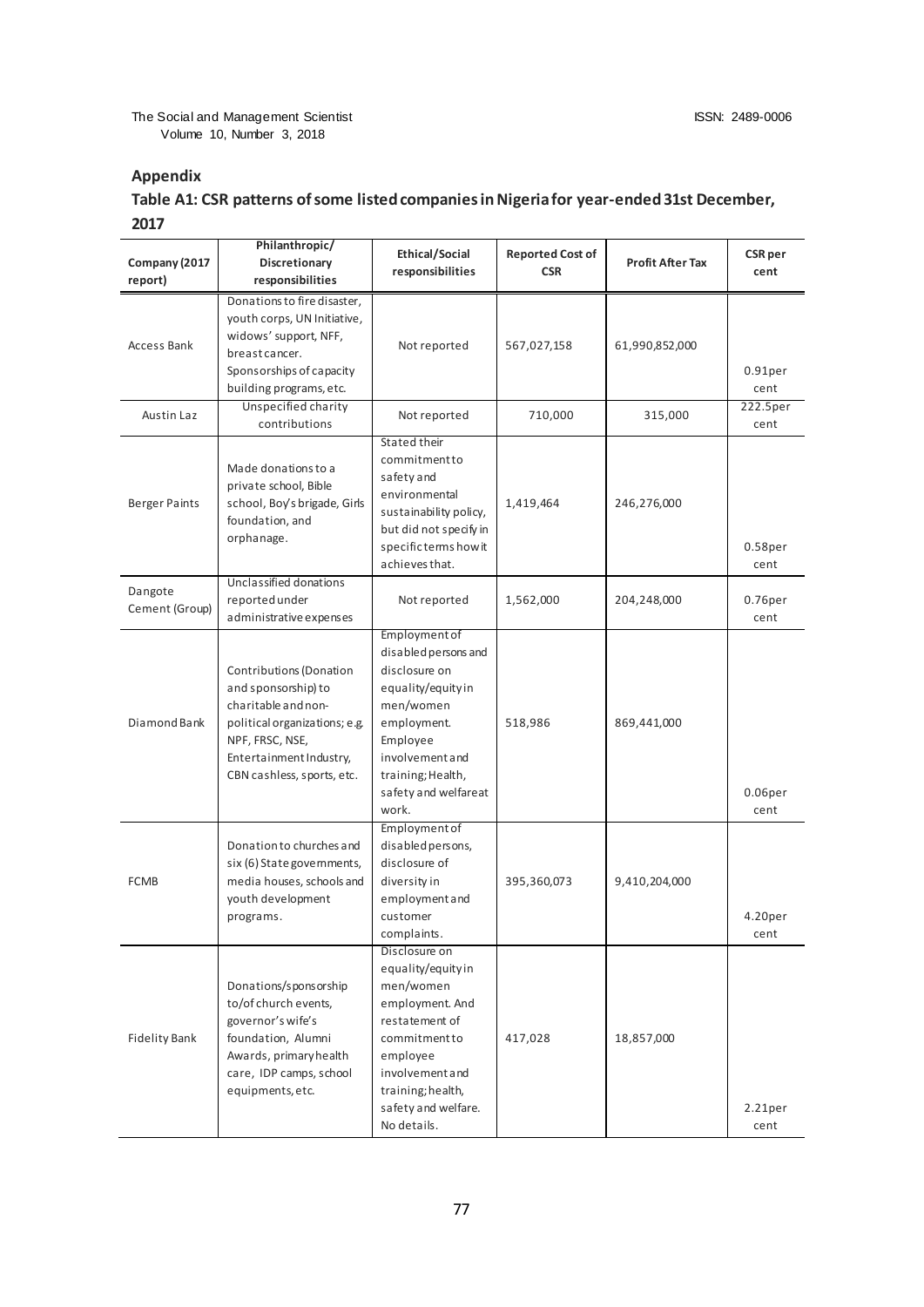| First Aluminum                | Neither donations nor gifts<br>were disclosed                                                                                                                          | Restated company's<br>resolve to<br>maintaining<br>employee safety,<br>welfare, involvement<br>and training but<br>failed to give details.<br>Full social and                                                                                           | $=$ nil $=$ | 42,264,000      | 0.00per<br>cent             |
|-------------------------------|------------------------------------------------------------------------------------------------------------------------------------------------------------------------|---------------------------------------------------------------------------------------------------------------------------------------------------------------------------------------------------------------------------------------------------------|-------------|-----------------|-----------------------------|
| <b>Guaranty Trust</b><br>Bank | Donations to Arts, Awards,<br>Trust funds, NPF, Tertiary<br>Institutions, Sports, etc.                                                                                 | environmental<br>sustainability<br>disclosure/practice                                                                                                                                                                                                  | 867,113,525 | 170,469,633,000 | $0.51$ per<br>cent          |
| Guinness Plc                  | Water scheme project,<br>Scholarship payments and<br>donation to Eye Centers in<br>two cities.                                                                         | Occupational health<br>& safety,<br>environmental<br>sustainability,<br>corporate<br>governance, ethics &<br>integrity.                                                                                                                                 | 11,775,000  | 1,923,720,000   | 0.61 <sub>per</sub><br>cent |
| Nigerian<br><b>Breweries</b>  | Borehole to NPF,<br>Transformer for host<br>community, donations of<br>drugs to hospitals,<br>streetlights, scholarship<br>for indigenes of a<br>particular community. | Stated number of<br>disables in payroll as<br>nine (9), restated<br>commitmentto<br>employee<br>involvement,<br>training, health,<br>safety and welfare,<br>but not detailed.                                                                           | 76,885,994  | 33,009,292,000  | 0.23 <sub>per</sub><br>cent |
| Oando Plc                     | Establishment of ICT<br>Centers, scholarships,<br>Donation to Niger Delta<br>students, renovation of<br>schools in 5 States,<br>training of teachers in 9<br>States.   | Restated<br>commitmentto<br>equal employment<br>opportunity,<br>physically<br>challenged,<br>employee training<br>and development,<br>but not specific.                                                                                                 | 253,804,314 | 19,772,776,000  | 1.28                        |
| Okomu Oil                     | Donations for skill<br>acquisition programs<br>made to local communities<br>and government<br>departments.                                                             | Disbursements for<br>stafftraining<br>programs.<br>**Announced the<br>reduction of directly<br>employed staffs<br>from 521 to 510**                                                                                                                     | 214,000,000 | 9,147,850,000   | 2.34 <sub>per</sub><br>cent |
| Presco Plc                    | Donations to Uniben,<br>UBTH Sickle cell Golf<br>tournament, Edo State<br>Police & Ministry of<br>Environment, and<br>Investment summit<br>sponsorship.                | (i) Specifically<br>disclosed the costs<br>community<br>development<br>programmes (roads,<br>water, electricity and<br>agric). (ii) Restated<br>commitment<br>towards<br>employment of<br>disabled, employee<br>welfare, safety,<br>health, involvement | 52,531,159  | 25,403,614,000  | 0.21 <sub>per</sub><br>cent |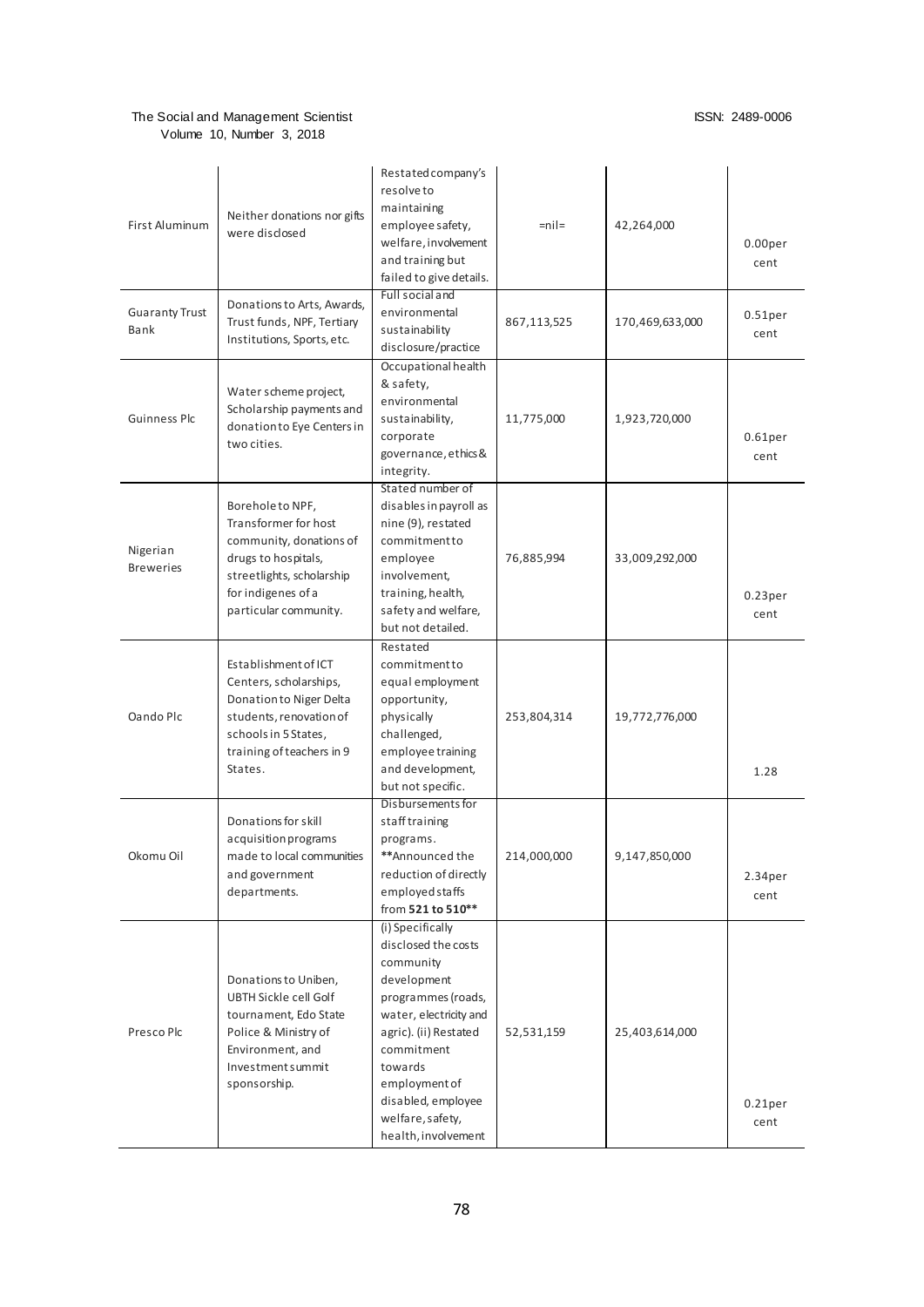|                      |                                                                                   | and training, butwas |            |               |                     |
|----------------------|-----------------------------------------------------------------------------------|----------------------|------------|---------------|---------------------|
|                      |                                                                                   | not specific.        |            |               |                     |
|                      |                                                                                   | Reported their       |            |               |                     |
|                      | Donations to NPF, State<br>Hospitals, NANS, Sickle<br>cell, schools, trust funds. | progresses on        | 436,629    | 48,381,000    |                     |
| <b>Stanbic IBTC</b>  |                                                                                   | employee training,   |            |               |                     |
|                      |                                                                                   | safety at work, and  |            |               | 0.90 <sub>per</sub> |
|                      |                                                                                   | opportunity for      |            |               | cent                |
|                      |                                                                                   | disables.            |            |               |                     |
|                      |                                                                                   | Gender analysis of   |            |               |                     |
|                      |                                                                                   | employees and        |            |               |                     |
|                      | Donations to NPF, Lagos                                                           | management           |            |               |                     |
| <b>Sterling Bank</b> | State Trust fund, Market                                                          | positions; and       | 346,000    | 8,521,000     |                     |
|                      | fire and flood victims,                                                           | Restatements of      |            |               |                     |
|                      | Judiciary.                                                                        | commitmentto         |            |               | 4.06per             |
|                      |                                                                                   | other sustainability |            |               | cent                |
|                      |                                                                                   | issues.              |            |               |                     |
|                      |                                                                                   | Disclosure of staff  |            |               |                     |
|                      | Donation to 3 State                                                               | distribution by      |            |               |                     |
| <b>UBA</b>           | government's trust funds,                                                         | gender. Restatement  | 832,765    | 78,590,000    |                     |
|                      | University of Lagos & Jos,                                                        | of commitment to     |            |               | 1.06per             |
|                      | NPF and youth corpers.                                                            | environmental        |            |               | cent                |
|                      |                                                                                   | issues.              |            |               |                     |
|                      | Donations for Standard                                                            |                      |            |               |                     |
| Vita foam            | Organisation of Nigeria                                                           | Restated             |            |               |                     |
|                      | (SON) conference,                                                                 | commitmentto         | 6,360,000  | 190,540,000   |                     |
|                      | sponsorship of adverts for                                                        | employee welfare.    |            |               | 3.34per             |
|                      | deceased directors, and                                                           | Not detailed.        |            |               | cent                |
|                      | Unilag conference.                                                                |                      |            |               |                     |
| Wema Bank            | Humanitarian services and                                                         | Full social and      | 53,585,000 | 2,260,000,000 |                     |
|                      | donations to two States'                                                          | environmental        |            |               | 2.37 <sub>per</sub> |
|                      | trust fund and a                                                                  | sustainability       |            |               | cent                |
|                      | University.                                                                       | disclosure.          |            |               |                     |

Source: Researcher's Compilation from Published Annual Reports of the individual companies (2018)

**Figure B1: Framework of the possible Interplay between CSR and bankruptcy risk**